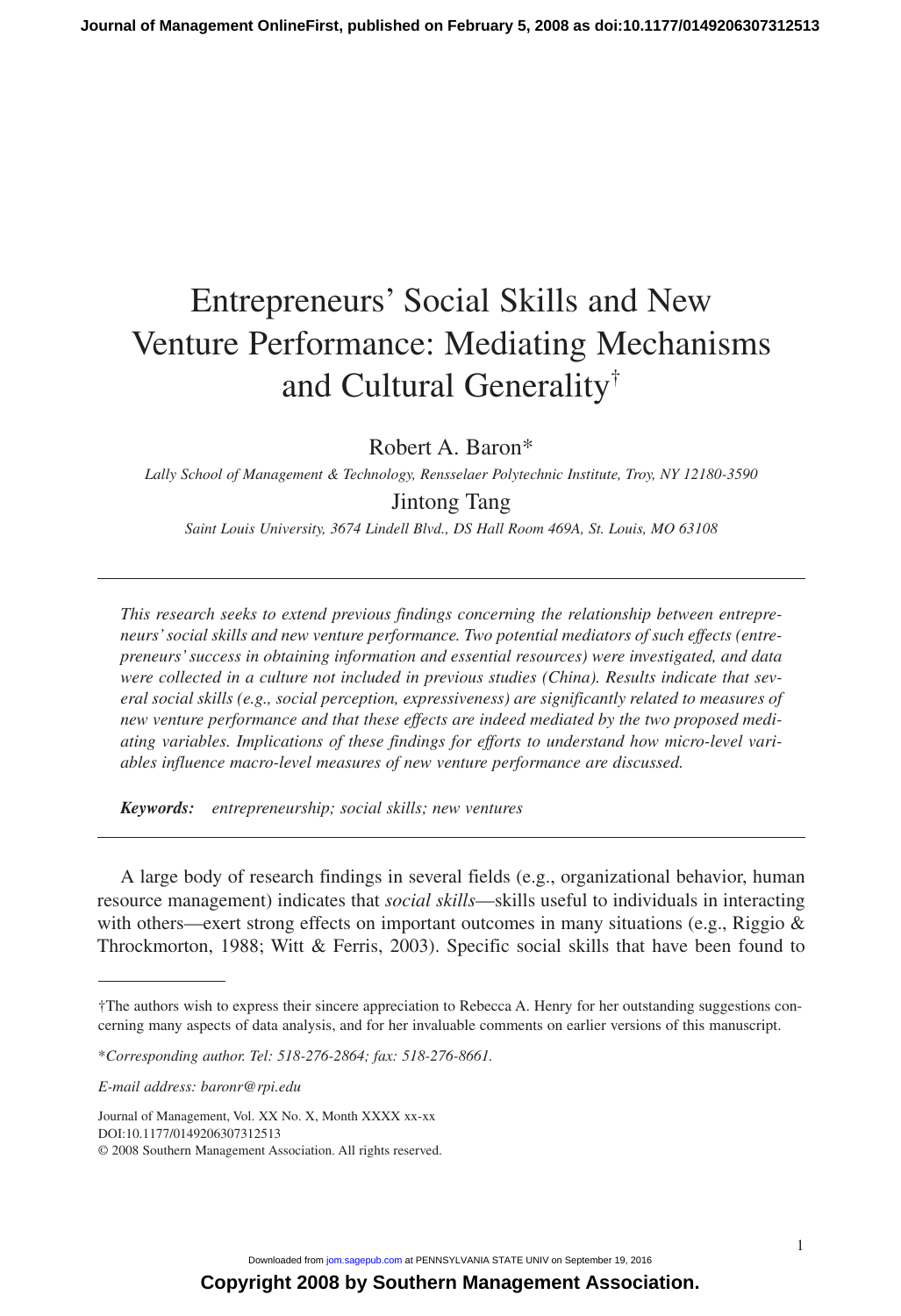exert significant effects in this respect include social perception (the ability to perceive others accurately), expressiveness (the ability to express feelings and reactions clearly and openly), impression management (skill in making favorable first impressions on others), expressiveness (the ability to express emotions clearly and openly), and social adaptability (proficiency in adapting one's actions to current social contexts) (e.g., Ferris, Witt, & Hochwarter, 2001; Harris, Kacmar, Zivnuska, & Shaw, 2007; Wayne & Liden, 1995).

In work settings, social skills have been found to influence a wide range of important organizational processes. To mention just a few of these effects, persons high in social skills, compared to persons low in such skills, are more successful as job candidates (e.g., Riggio & Throckmorton, 1988), receive higher performance reviews from supervisors (e.g., Robbins & DeNisi, 1994), attain faster promotions, and receive higher salaries (e.g., Belliveau, O'Reilly, & Wade, 1995). Similarly, individuals high in social skills generally achieve greater success than do persons low in such skills in many different occupations (e.g., medicine, law, sales; e.g., Seibert, Kraimer, & Liden, in press; Wayne, Liden, Graf, & Ferris, 1997), attain better results in negotiations (e.g., Lewicki, Saunders, & Barry, 2005), and often (although not always) achieve higher levels of task or job performance (e.g., Hochwarter, Witt, Treadway, & Ferris, 2006). Social skills also exert strong effects on outcomes in many nonbusiness contexts. For example, persons high in various social skills tend to have wider social contacts than do persons low in social skills (e.g., Diener & Seligman, 2002). Social skills have even been found to influence the outcomes of legal proceedings, with persons high in such skills attaining acquittals more often than persons low in such skills (e.g., Downs & Lyons, 1991).

The breadth of these findings, coupled with additional findings indicating that social skills measured at one point in time significantly predict important outcomes at later times (e.g., job performance ratings; Ferris et al., 2001; Hochwarter et al., 2007), suggests that social skills might also exert significant effects in another important business context *entrepreneurship* (Baron & Markman, 2000). Although this suggestion is consistent with the findings of a large body of research on the impact of social skills in other business contexts (e.g., Kacmar, Delery, & Ferris, 1992), it has been investigated in only one published study known to the present authors. In this investigation (Baron & Markman, 2003), entrepreneurs working in two different industries (cosmetics, high tech) completed a widely used and wellvalidated measure of social skills (e.g., Riggio, 1986). Entrepreneurs' scores on this measure were then related to one indicator of their financial success—the income these entrepreneurs earned from their new ventures over each of several years. Results indicated that several social skills (social perception, social adaptability, expressiveness) were significantly related to this measure of financial success.

The present research was designed to extend these initial findings in several crucial ways. First, and most importantly, previous research (Baron & Markman, 2003) has not investigated the underlying mechanisms through which entrepreneurs' social skills influence the success of their new ventures. The present study, in contrast, sought to obtain evidence relevant to this question by examining the potential mediating role of two variables that have been found to be strongly related to new venture success: entrepreneurs' effectiveness in acquiring useful *information* and in obtaining essential *resources* (e.g., Shane, 2003). Understanding the mechanisms through which micro-level variables such as entrepreneurs'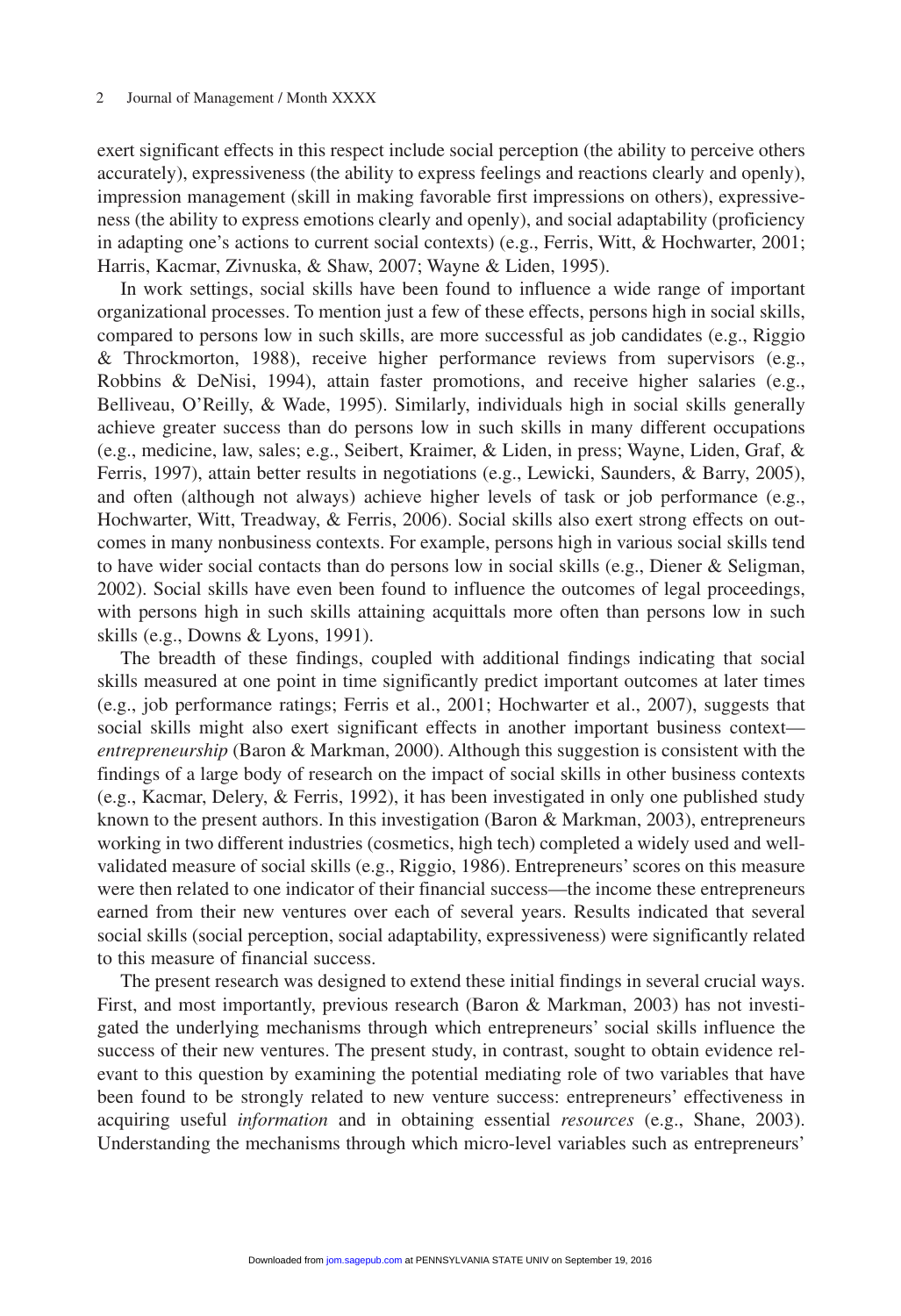social skills influence macro-level dependent measures of new venture performance has been identified by several researchers as a crucial task for the field of entrepreneurship (e.g., Baum & Locke, 2004). Second, the present research employed broader measures of new venture performance than entrepreneurs' personal income. Specifically, data were gathered on standard measures of new venture performance such as growth in sales, growth in profits, and growth in number of employees; these measures have been used in many previous studies (e.g., Zahra, Neubaum, & El-Hagrassey, 2002).

Third, the present study sought to extend the scope of previous research by examining the potential impact of entrepreneurs' social skills on new venture performance in a culture not studied in previous research (China). China was chosen as the site of the present research for two key reasons. First, entrepreneurship has recently been strongly encouraged in China and is playing an increasingly important role in its economic growth. Second, previous studies have suggested that entrepreneurs' social skills are quite important in Chinese culture. These studies (e.g., Luo, 2003; Park & Luo, 2001; Peng, 2003) have documented the critical role for firm survival and success in China of the practice of *networking*, or *guanxi.* As an emerging market, China is experiencing significant structural turbulence, and new firms frequently encounter problems and uncertainties they cannot handle alone (Tan & Tan, 2004). Thus, it is essential for them to rapidly build ties with larger and more powerful businesses to establish legitimacy and so effectively deal with emerging problems (Pfeffer & Salancik, 1978). Research has further shown that new firms in China must cultivate two sets of networks (Peng, 2003). The first is professional networks with suppliers, buyers, major clients, or customers. These networks help create more stable and reliable outsourcing relationships, strengthen customer loyalty, and reduce buyer switching (Luo, 2003). More importantly, given the extensive involvement of the government in the Chinese economy (Peng  $&\&$  Luo, 2000), new firms must also establish networks with governmental officials and regulators, who can assist them in attenuating market challenges associated with structural uncertainty. In this turbulent and complex context, guanxi networking is an efficient mechanism to facilitate economic exchanges and to overcome administrative interventions by the Chinese government.

In short, there are grounds for suggesting that creating and nurturing guanxi networks is a primary concern of Chinese entrepreneurs who, to promote the success of their new businesses, must build trust and exchange favors within such networks (e.g., Park & Luo, 2001). We suggest that strong social skills can play an important role in entrepreneurs' success in building, maintaining, and growing these guanxi networks. For this reason, social skills may indeed be especially important for Chinese entrepreneurs. Thus, China offers a notably appropriate context for the present research.

# **Theory Development: Effects of Specific Social Skills and Two Proposed Mediators**

As noted above, a major purpose of the present research was that of gaining insight into the underlying (mediating) mechanisms through which entrepreneurs' social skills influence the financial performance of their new ventures. Before describing the specific mediators proposed and the rationale for their inclusion in the study, however, it should be noted that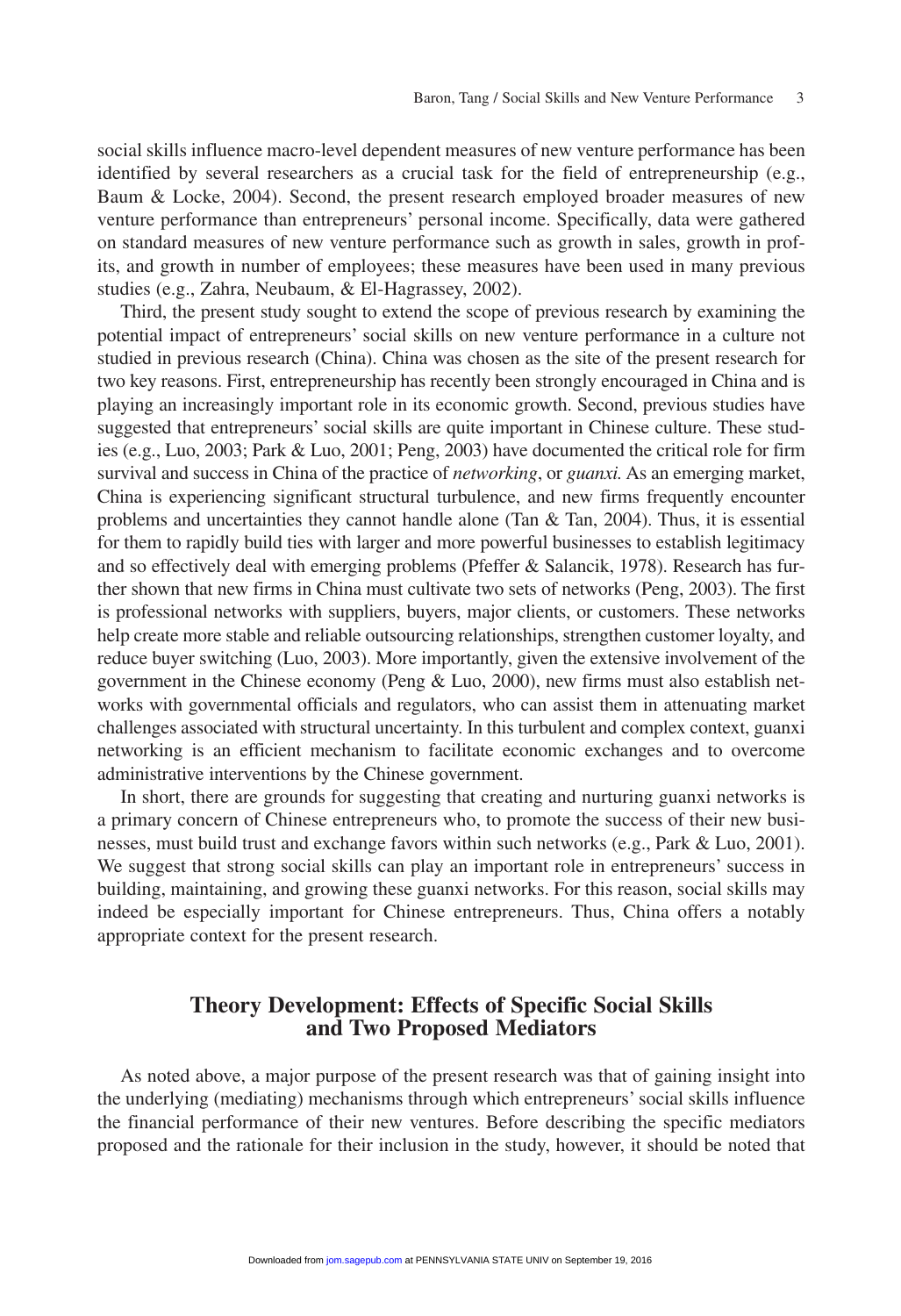although various social skills are moderately intercorrelated (e.g., Semadar, Robins, & Ferris, 2006), they have been found, in previous research, to involve distinct proficiencies (e.g., Ferris, Davidson, & Perrewé, 2005; Riggio, 1986). Reflecting this basic fact, we first develop hypotheses concerning the possible effects of individual social skills on new venture performance. Then, we present the theoretical rationale for two potential mediators of social skills: entrepreneurs' effectiveness in obtaining useful information and their effectiveness in obtaining essential resources (e.g., financial resources).

## *Predictions Concerning the Effects of Specific Social Skills*

Hypotheses concerning the impact of specific social skills were developed on the basis of previous findings concerning the impact of these skills (e.g., Pfeffer, 1992; Riggio & Riggio, 2001) and also on the basis of recent research on the impact of *political skill*. As defined by Ahearn, Ferris, Hochwarter, Douglas, and Ammeter (2004), political skill refers to "the ability to effectively understand others at work and to use such knowledge to influence others to act in ways that enhance one's personal and/or organizational objectives" (p. 311). Several aspects of political skill appear to be closely related to social skills (e.g., social perception, social adaptability), so the two bodies of evidence may reasonably be viewed as complementary (e.g., Ferris, Treadway, Kolodinsky, Hochwarter, & Kacmar, 2005; Harris et al., 2007). Together, these two related bodies of research suggest that skills related to effectively interacting with others provide important benefits in many different contexts. Furthermore, and perhaps more important, several social skills (and several components of political skill) appear to be directly relevant to activities performed by entrepreneurs—activities that play an important role in the survival and success of their new ventures. This basic reasoning underlies the development of the specific hypotheses presented below.

We begin with social perception (which is closely related to a component of political skill known as *social astuteness*). Social perception involves skill in perceiving others accurately, and research findings have suggested that social perception (and the closely related component of political skill, social astuteness) predict positive outcomes in organizational contexts, such as favorable performance evaluations by supervisors (e.g., Harris et al., 2007; Hochwarter et al., 2007) and positive ratings by interviewers (e.g., Kacmar, Carlson, & Bratton, 2003). Skill at social perception (i.e., perceiving others accurately) is directly relevant to important activities performed by entrepreneurs, such as selecting excellent partners or employees and conducting successful negotiations. Thus, we propose the following hypothesis:

*Hypothesis 1a:* Entrepreneurs' skill at social perception (accuracy in perceiving others) is positively related to the financial performance of their new ventures.

Another basic social skill is *impression management*—the capacity to make a good initial impression on others. Skill at impression management has been found to be strongly linked to positive outcomes in many organizational contexts (e.g., Kacmar et al., 1992; Riggio & Riggio, 2001). Impression management, in turn, has often been viewed as involving two distinct components: *ingratiation*—efforts to induce high degrees of liking in acceptance in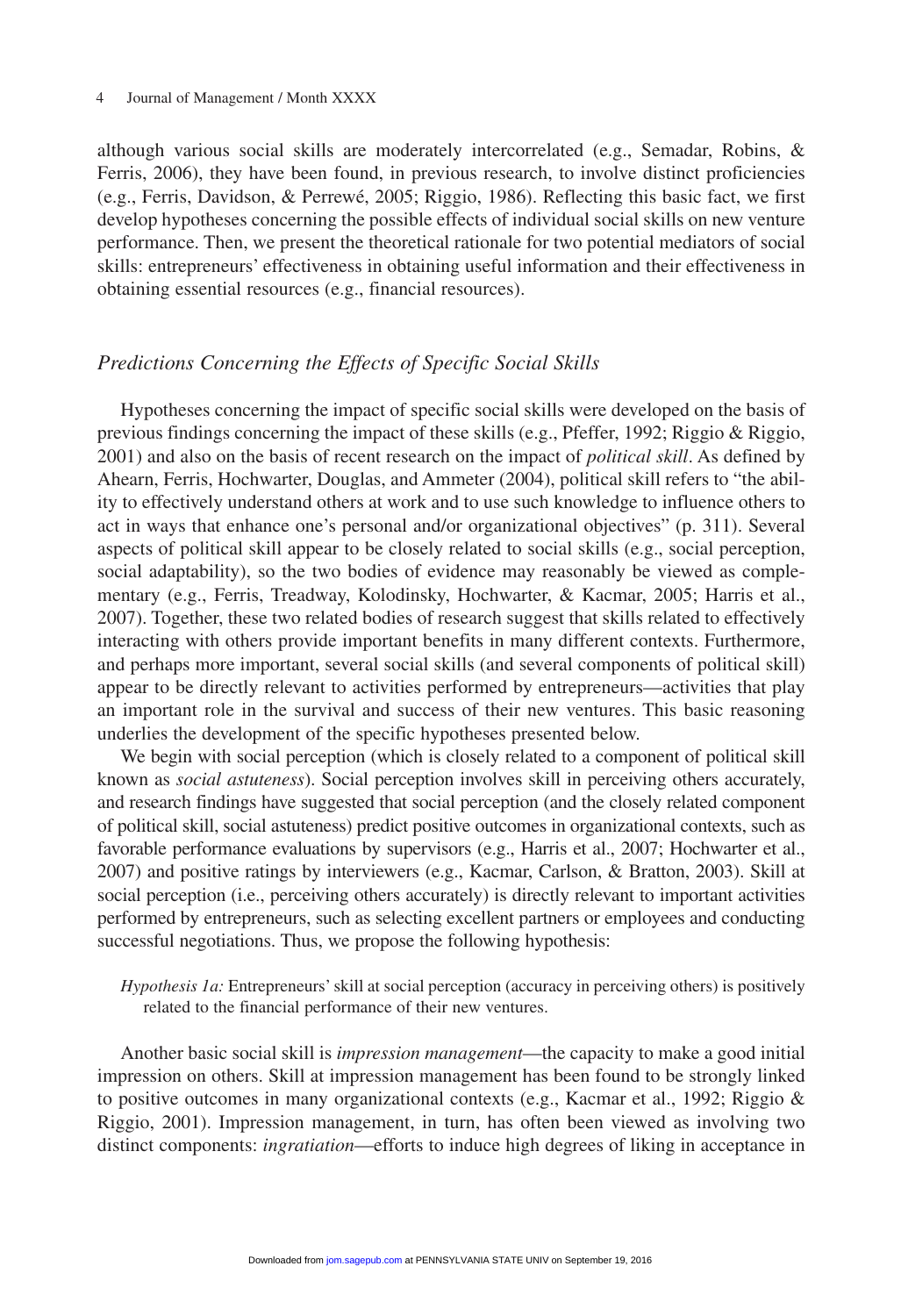others—and *self-promotion*—presenting one's skills and past accomplishments in a positive light (e.g., Bolino & Turnley, 1999). We suggest that both of these components may be useful to entrepreneurs in their efforts to secure financing from venture capitalists and others and in their efforts to build an initial customer base. Making a favorable first impression on these key persons can strongly influence entrepreneurs' success. On the basis of this reasoning, we propose the following hypotheses:

- *Hypothesis 1b:* Entrepreneurs' skill at ingratiation is positively related to the financial performance of their new ventures.
- *Hypothesis 1c:* Entrepreneurs' skill at self-promotion is positively related to financial performance of their new ventures.

A third aspect of social skill involves the ability to adjust one's behavior to a wide range of different and rapidly changing situational demands—*social adaptability* (e.g., Baron & Markman, 2003). Such adaptability, which is also viewed as a component of political skill (e.g., Ferris, Treadway, et al., 2005), may be very useful to entrepreneurs. In founding new ventures, entrepreneurs often find it necessary to operate effectively in a wide range of social situations or contexts and must interact with individuals from widely varied backgrounds. As a result, a high level of social adaptability may constitute an important asset for them and materially contribute to the success of their new ventures. Thus, we propose the following hypothesis:

*Hypothesis 1d:* Entrepreneurs' social adaptability (the ability to adapt to a wide range of social situations and behave adaptively in these situations) is positively related to the financial performance of their new ventures.

An additional social skill—*expressiveness* (the ability to express feelings and reactions clearly and openly)—has been found to be closely related to success at exerting interpersonal influence (e.g., Cialdini, 2000). Given the fact that entrepreneurs must often exert influence over others to, for example, "sell" their ideas to sources of funding or convince potential customers to place an order, we offer the following hypothesis:

*Hypothesis 1e:* Entrepreneurs' expressiveness is positively related to the financial performance of their new ventures.

In sum, hypotheses concerning the effects of specific social skills were derived from the extensive literatures on both social skills and the closely related construct of political skills (e.g., Harris et al., 2007). Having presented these basic hypotheses, we next focus on potential mediators of the relationship between entrepreneurs' social skills and new venture performance.

## *Potential Mediators of the Effects of Social Skills*

Research in the field of entrepreneurship suggests that access to information is often a crucial determinant of new venture success (e.g., Sarasvathy, Simon, & Lave, 1998; Shane, 2000). Moreover, existing evidence indicates that access to relevant information is a key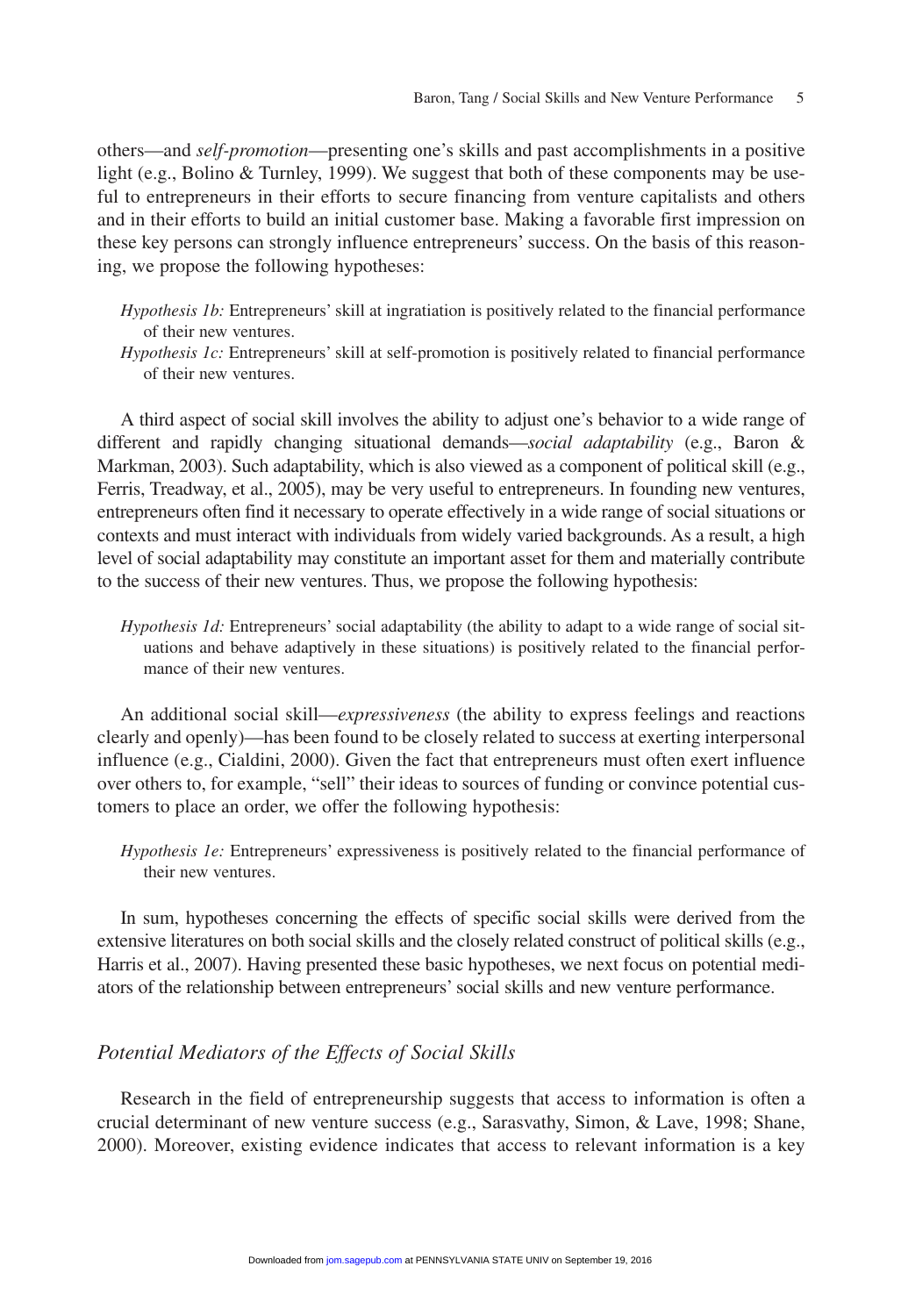factor in new venture performance throughout the entire entrepreneurial process (e.g., Baron, 2006a). Initially, access to pertinent information plays an important role in opportunity identification (e.g., Baron, 2006b; Shane & Venkataraman, 2000). During later phases of the process, information continues to influence new venture growth because input concerning markets, competition, and changing economic and societal conditions is essential for the formulation and adjustment of effective business strategies (e.g., Ireland, Hitt, & Sirmon, 2003). Although many avenues for acquiring pertinent information exist, growing evidence suggests that entrepreneurs' *social networks* often play a key role in this regard. That is, the range and quality of the relationships entrepreneurs form with other persons strongly influences their access to crucial forms of information (e.g., Sedikides & Gregg, 2003; Singh, 2000). Previous research suggests that persons high in social or political skills generally establish social networks that are broader in extent and higher in quality than persons low in such skills (e.g., Ferris, Treadway, et al., 2005). Similarly, additional research suggests that entrepreneurs with wide social networks are more successful at identifying excellent business opportunities than are ones with narrower social networks (e.g., Ozgen & Baron, 2007). Combining these findings and proposals, it is suggested that information acquisition may be one important mediator of the effects of social skills on new venture growth. Specifically, the following hypothesis is proposed:

*Hypothesis 2:* The effects of entrepreneurs' social skills on new venture performance are mediated, at least in part, by entrepreneurs' effectiveness in obtaining useful information.

We also propose that such mediation is more likely to occur for some social skills than for others. Specifically, we suggest that success in obtaining useful information will mediate the effects of social skills that come into play in face-to-face contacts. We reason that these skills contribute to the establishment of high levels of trust in and liking for the persons who demonstrate these skills (e.g., Ferris, Davidson, et al., 2005). High levels of trust and liking on the part of others may then, in turn, provide entrepreneurs with access to a broader array of potentially useful information than is available to persons lower in social skills, who consequently do not generate high trust and liking in others (e.g., Lewicki & Wiethoff, 2000). On the basis of this reasoning, we suggest that three skills—*social adaptability* (the ability to adapt one's behavior to different social situations), *social perception* (accuracy in perceiving others), and *ingratiation* (the capacity to induce high levels of liking in others through flattery and other techniques)—are most likely to be mediated by this factor because they all operate in face-to-face encounters. Thus, we propose the following hypotheses:

- *Hypothesis 2a:* Entrepreneurs' success in obtaining information mediates the effects of social adaptability on new venture performance.
- *Hypothesis 2b:* Entrepreneurs' success in obtaining information mediates the effects of social perception on new venture performance.
- *Hypothesis 2c:* Entrepreneurs' success in obtaining information mediates the effects of ingratiation on new venture performance.

Next, we turn to the second proposed mediator, success in obtaining essential resources. In addition to information, new ventures also require other resources to operate successfully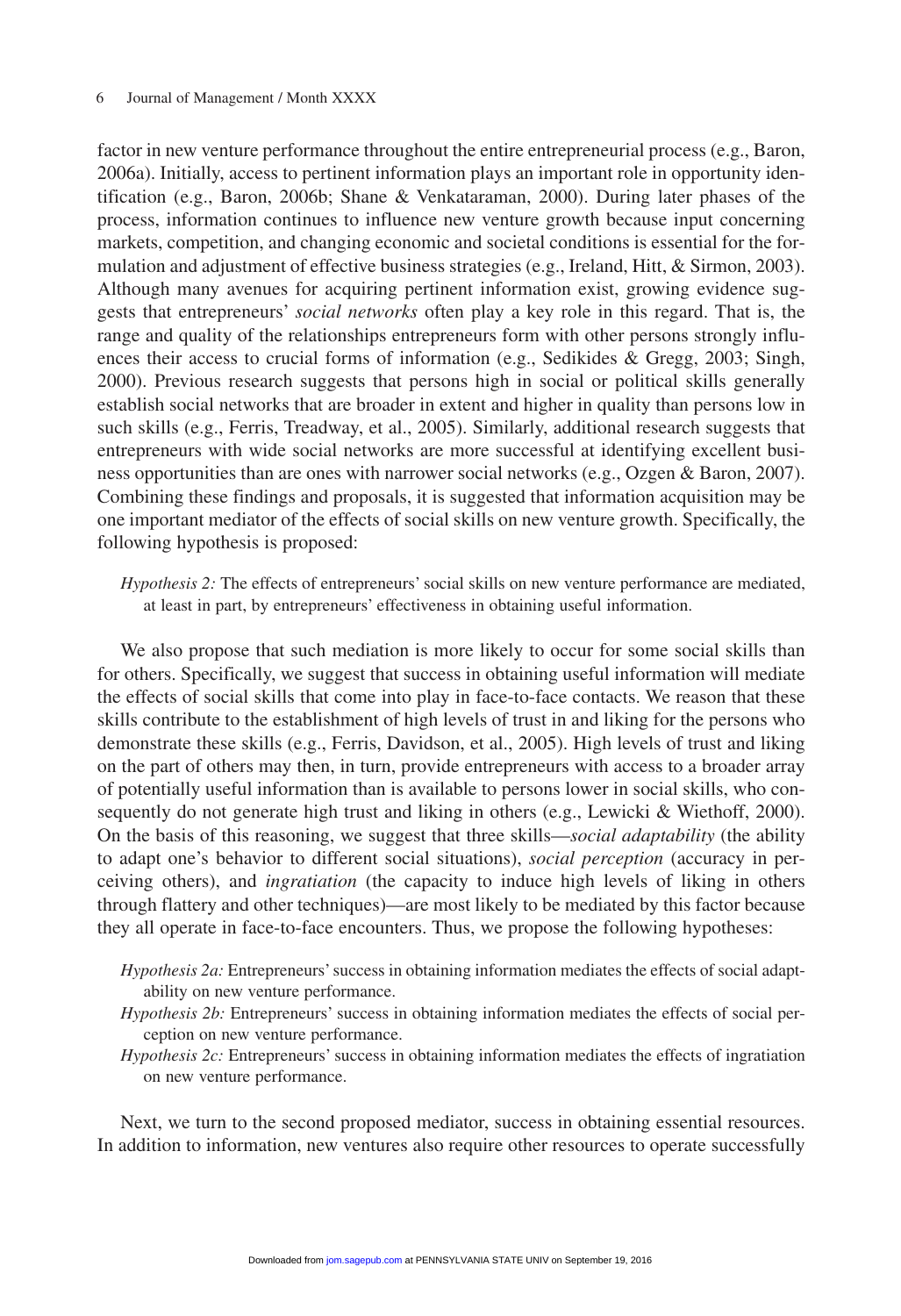(e.g., financial and human resources). A high level of social skills can be helpful to entrepreneurs in obtaining such resources for several reasons. First, previous research suggests that individuals high in social skills are often more persuasive and better able to exercise social influence than persons low in social skills (e.g., Cialdini, 2000; Semadar et al., 2006). Thus, a high level of social skills can assist entrepreneurs in obtaining the financial and human resources they need in this manner. Similarly, persons high in social skills are often more effective as negotiators than persons lower in social skills (e.g., Lewicki et al., 2005). Because entrepreneurs must negotiate with many other persons (potential customers, suppliers, venture capitalists), a high level of social skills can assist them in successfully conducting such discussions and obtaining the outcomes they need to successfully operate their new ventures. Consistent with this reasoning, the following hypothesis is proposed:

*Hypothesis 3:* The effects of entrepreneurs' social skills on new venture performance are mediated, at least in part, by entrepreneurs' effectiveness in obtaining essential resources.

Once again, however, we propose that such mediation is more likely to occur with respect to specific social skills. Obtaining these resources often involves the process of persuasion for instance, in persuading venture capitalists and others to provide financial resources, persuading talented employees to join a new venture, and persuading customers to try the new venture's products or services. Thus, skills directly relevant to this task might be the ones most strongly mediated by this variable. Two social skills—*expressiveness* and *self-promotion* appear to be closely linked to persuasion or influence. Expressiveness is often an essential component in persuasion, and previous findings have indicated that often it is persons who demonstrate *enthusiasm* (one manifestation of expressiveness) who tend to be the most effective at persuasion (e.g., Cialdini, 2000). Similarly, self-promotion, which involves skill at presenting a positive "image" of oneself and one's accomplishments to others, is often highly useful in creating the credibility that underlies persuasion in many contexts (e.g., Ferris, Treadway, et al., 2005). On the basis of this reasoning, we offer the following hypotheses:

- *Hypothesis 3a:* Success in obtaining essential resources mediates the effects of expressiveness on new venture performance.
- *Hypothesis 3b:* Success in obtaining essential resources mediates the effects of self-promotion on new venture performance.

## **Method**

### *Sample and Procedure*

Data were collected from new ventures operating in a wide range of industries in two cities of China. We contacted a large consulting firm in southern China to identify new ventures that were 8 years or younger (Zahra et al., 2002) and contained fewer than 500 employees. A total of 500 such firms were randomly selected, and two rounds of surveys were sent along with self-addressed and stamped return envelopes. Completed surveys were returned to the consulting firm. The two mailings were conducted 1 month apart to increase the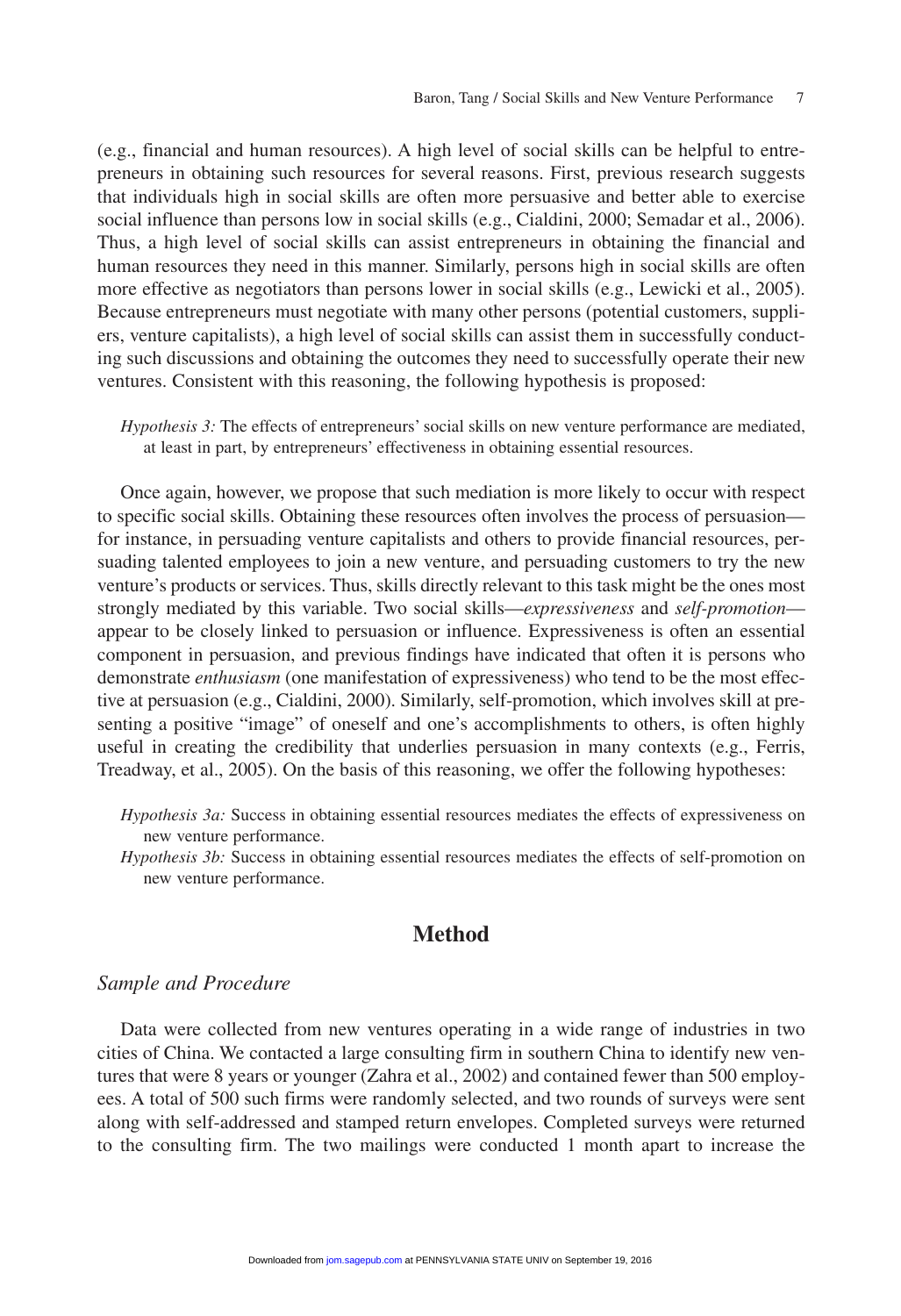response rate (Greer & Ireland, 1992). Consistent with the framework established by Brislin (1980) for conducting international surveys, the survey was drafted in English and then translated into Chinese by the second author. To ensure linguistic and conceptual equivalence between the two versions, the Chinese version of the survey was back translated into English by an independent researcher. Several rounds of modifications were made to correct any discrepancies by the authors and the survey administrator from the consulting company.

Of the 500 ventures, 129 returned the surveys with complete data, reflecting a response rate of 25.8%. All respondents were members of the founding teams of the new ventures. The 129 firms in the final sample represented 13 different industries, including retail trade, wholesale trade, technology and electronics, telecommunication and Web development, biology and medicine, chemical and rubber products, construction, transportation, and furniture. The average age of the firms in the sample was  $6.83$  years  $(SD = 6.31$  years). The average number of employees was  $123.24$  ( $SD = 196.43$ ). Among the 129 individuals who completed the survey, 84% were male; average age was 37 years.

Results of *t*-test comparisons of the average size (measured as number of current employees) and age of the responding firms with these same data for the nonresponding firms revealed no statistical differences  $(p > 0.10)$ . Similarly, *t*-test comparisons of the early respondents (i.e., those firms that returned the surveys before being contacted a second time) and the late respondents (i.e., those firms that returned the surveys after having been asked a second time) revealed no statistical differences  $(p > .10)$  between these two groups in terms of firm size or age. Together, these analyses suggest that the present sample is representative of the population of new ventures operating in these geographic regions.

#### *Tests for Common Method Bias*

Given the nature of the research methodology used, common method bias posed a potential problem. To check for the presence of common method variance, we used Harman's one-factor (or single-factor) test based on Podsakoff, MacKenzie, Lee, and Podsakoff's (2003) suggestions. The basic assumption of Harman's one-factor test is that if a substantial amount of common method variance exists in the data, either a single factor will emerge or one general factor will account for the majority of the covariance among the variables. To test for this potential threat to validity, we entered all the variables in the study into an exploratory factor analysis using the principal axis factoring method. We then examined the results of the unrotated factor solution to determine the number of factors that were necessary to account for the variance in the variables. Both scree plot and Kaiser criterion yielded nine factors with eigenvalues greater than 1. No single factor was dominant (the first factor explained 22.88% of variance). Therefore, it appears that common method variance is not a significant problem in our data.

Podsakoff et al. (2003) have noted that despite its apparent appeal, Harman's singlefactor test is not able to adequately account for measurement error or distinguish between the effects of a method factor on the measures of the construct and the construct itself. Therefore, to empirically explore the extent to which common method variance is of concern in interpreting the findings, we followed the suggestions of Williams, Cote, and Buckley (1989) and estimated a full measurement model, then re-estimated the same model after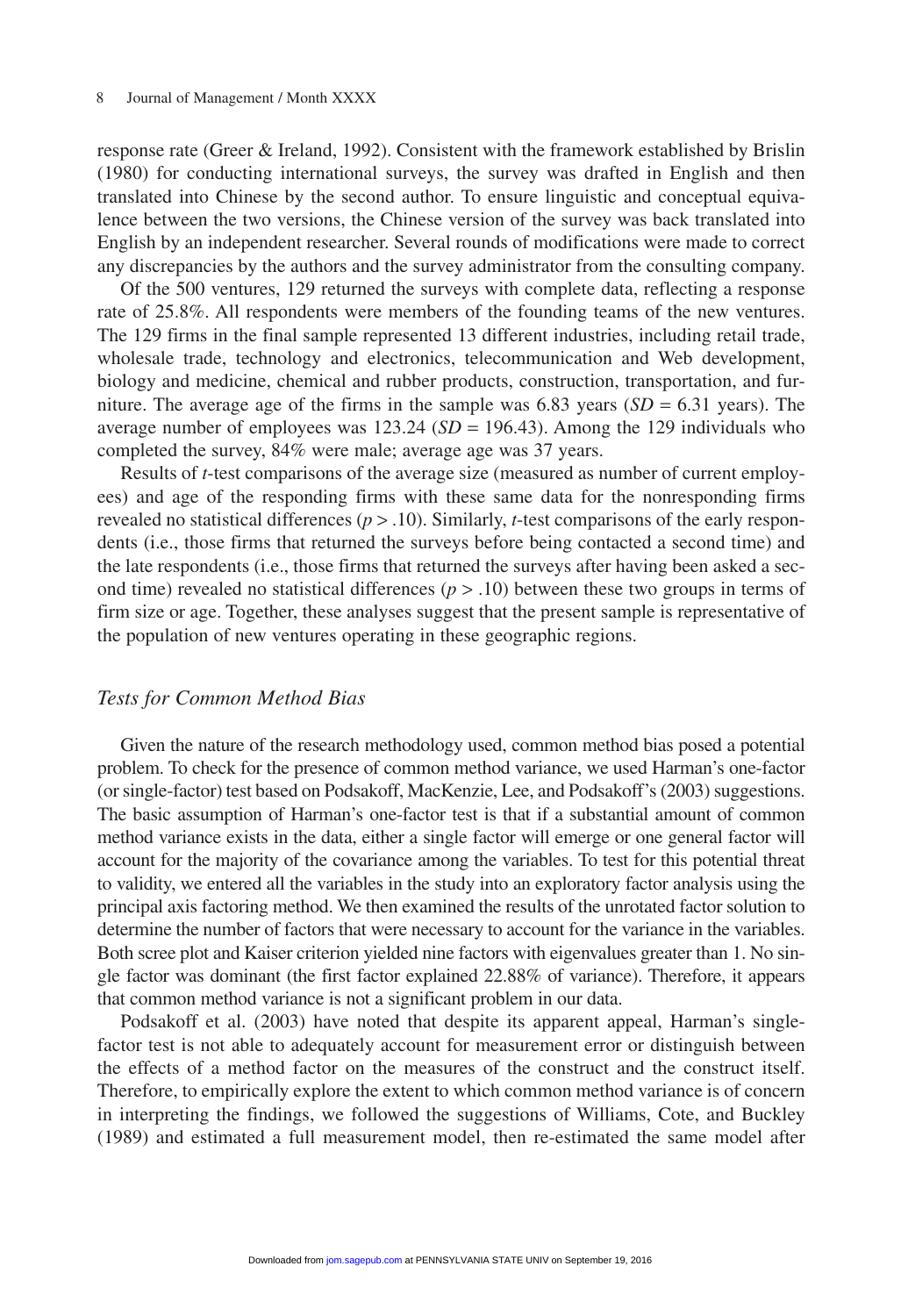adding an uncorrelated method factor. Measurement model quality was determined by examining indicator loadings, factor correlations, and three fit indices, the comparative fit index (CFI), the root mean square error of approximation (RMSEA), and the standardized root mean square residual (SRMR). Vandenberg and Lance (2000) suggested that confidence in good fit emerges when the CFI is greater than .90, the RMSEA is less than .08, and the SRMR is less than .10. The fit statistics  $(RMSEA = .07, CFI = .82, SRMR = .08)$  for the full measurement model indicate that the model fits the data acceptably well. Fit statistics after adding an uncorrelated method factor improved only slightly ( $RMSEA = .07$ ,  $CFI = .87$ ,  $SRMR = .07$ ). However, the chi-square difference test between two models indicated a significant difference ( $\chi^2$ <sub>diff</sub> [37] = 116.34, *p* < .05).

To determine the extent of the influence of common method variance, the variance explained by the method factor was calculated by summing the squared loadings. In our case, the total amount of variation because of the method factor was 9%, much less than the amount of method variance (25%) observed by Williams at al. (1989). The results of these analyses suggest that the model tested does benefit from the addition of a method factor. However, the gain in fit is quite small, and, more important, the method factor appears to account for very little variation in the data. Therefore, the results suggest that common method variance is not a pervasive problem in this study.

### *Measures*

Data were collected on entrepreneurs' social skills, effectiveness in acquiring information and essential resources, new venture performance, and several control variables. The measures employed are described below.

*Social skills*. Items designed to measure three social skills (social perception, social adaptability, expressiveness) were taken from the instrument developed by Baron and Markman (2003). All these measures demonstrated high reliability in the previous research and had been successfully cross-validated (see below). However, because reliability was not acceptable for a fourth dimension in the previous study (impression management), new items adapted from a measure developed by Bolino and Turnley (1999) were employed to assess this variable. Specifically, four items from the Bolino and Turnley scale were used to assess self-promotion, and four items were used to assess ingratiation—two basic components of impression management. As noted in more detail below, these items yielded acceptable levels of reliability ( $\alpha$  = .85 and .71 for self-promotion and ingratiation, respectively). Overall, the final instrument used to measure social competence assessed five variables: social perception (five items), social adaptability (five items), expressiveness (five items), and two aspects of impression management—self-promotion (four items) and ingratiation (four items). All items used 7-point Likert-type scales.

To determine the factor structure of the final scale, we performed factor analysis using the principal axis method and oblique, direct oblimin factor rotation (Hair, Anderson, Tatham, & Black, 1998). Using the Kaiser criterion (i.e., eigenvalues > 1), five significant factors emerged from the factor analysis. Two items (i.e., "I am very sensitive to criticism from others" and "I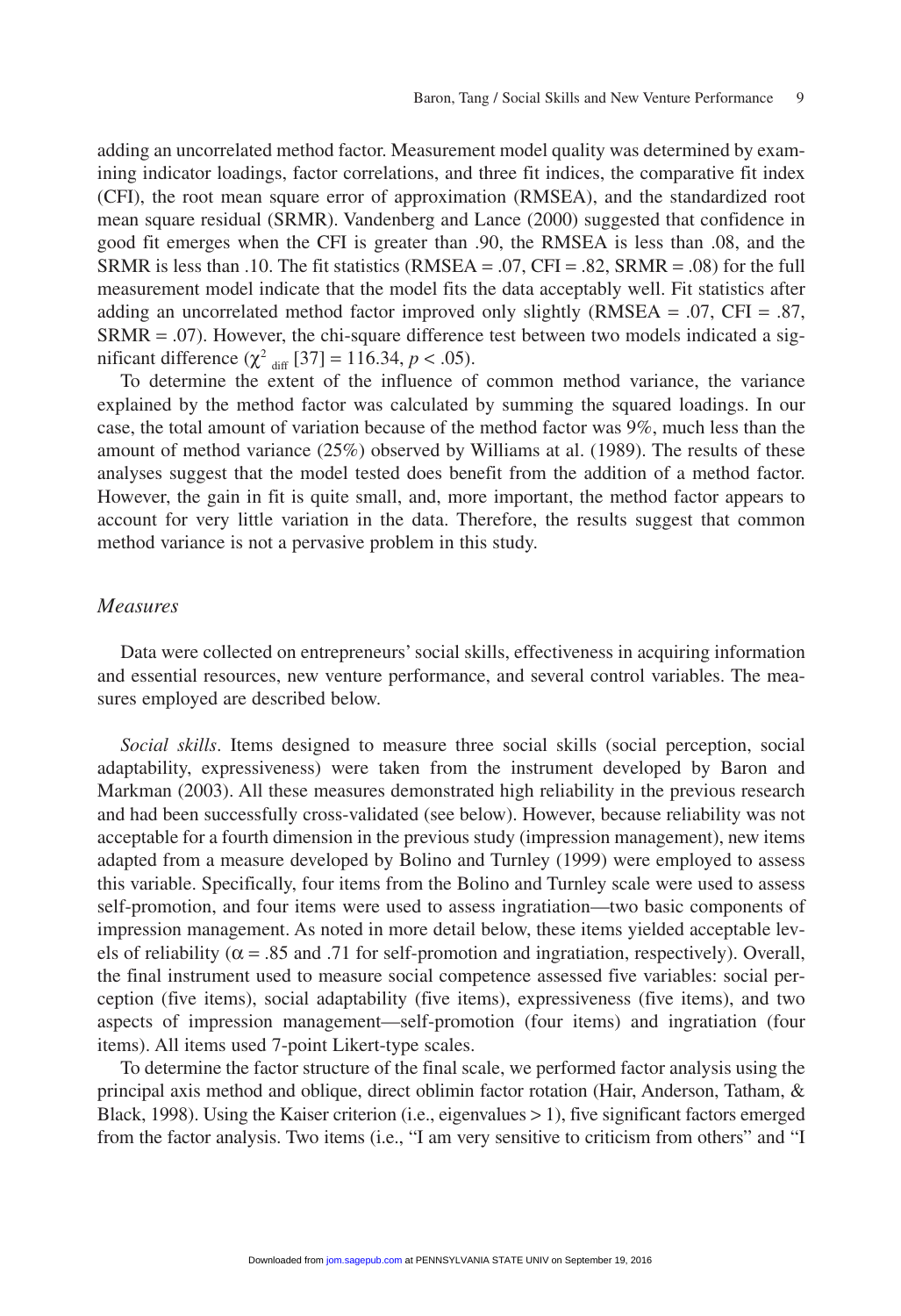am often concerned about what others think of me"), both pertaining to the expressiveness dimension, had factor loadings greater than .40 on two different factors. Therefore, these two items were removed and factor analysis was conducted following the same procedure specified above. The rotated factor solution is presented in Table 1. As shown in Table 1, five factors emerged with eigenvalues greater than 1. Together, these factors accounted for 55.9% of the total variance. All items loaded highly (greater than .40) on a single factor, and there were no cross-loadings. Examination of Table 1 suggests that the five factors are readily interpretable and represent the variables selected for the current study. As shown in Table 1, internal consistency indices revealed reliability estimates ranging from .71 (social adaptability) to .87 (expressiveness and self-promotion). All values are above the .70 threshold recommended by Nunnally (1978).

We also conducted confirmatory factor analysis to examine the dimensionality of the measure of social skills. The results indicated that the model fit the data very well ( $\chi^2 = 288.89$ , RMSEA =  $.06$ , CFI =  $.91$ , SRMR =  $.07$ ) and suggested that the measure yielded five distinct dimensions of social competence. No problems were found in residuals or standard errors. All parameter estimates were significant, with appropriate standard errors. Because perception, adaptability, expressiveness, self-promotion, and ingratiation were moderately correlated, one additional confirmatory factor analysis was conducted. A measurement model that combined all indicators to form a single general social competence factor fit the data less well ( $\chi^2$  = 1,365.50, RMSEA = .21, CFI = .43, SRMR = .16) than did the five-factor model. As a result, the five dimensions of social competence were used in subsequent analyses.

*Effectiveness in acquiring information and resources*. Measures of entrepreneurs' effectiveness in obtaining information and resources (the two proposed mediators) were based on evidence and suggestions provided by Schultz (2001) and Shane (2003). Effectiveness in obtaining information was measured with three items: (a) "I have successfully acquired professional information needed for the new business, such as research and development information for new products or services," (b) "I have acquired managerial knowledge needed for operating the new business, such as knowledge concerning resource management, financial management, production management," and (c) "I have been capable of acquiring marketing information for the new business, such as market trends, competition, and sources of supplies" ( $\alpha$  = .81). Effectiveness in obtaining essential resources was also measured with three items: (a) "I have acquired supply chain resources for the new business, such as customers, suppliers, and distribution channels," (b) "I have acquired human resources required by the new business, such as experienced employees and trained professionals," and (c) "I have acquired financial resources needed for the new business"  $(\alpha = .72)$ . Entrepreneurs indicated the extent to which they agreed with each statement on 7-point scales (*strongly disagree* to *strongly agree*).

A factor analysis performed on these six items (using the principal axis method and oblique, direct oblimin rotation) yielded two factors with eigenvalues greater than 1 (2.97, 1.14); together, these two factors explained 53.3% of the total variance. All items loaded highly (greater than .40) on a single factor, and there were no cross-loadings. The intercorrelation of these two factors was .53, thus indicating that the two factors were moderately related.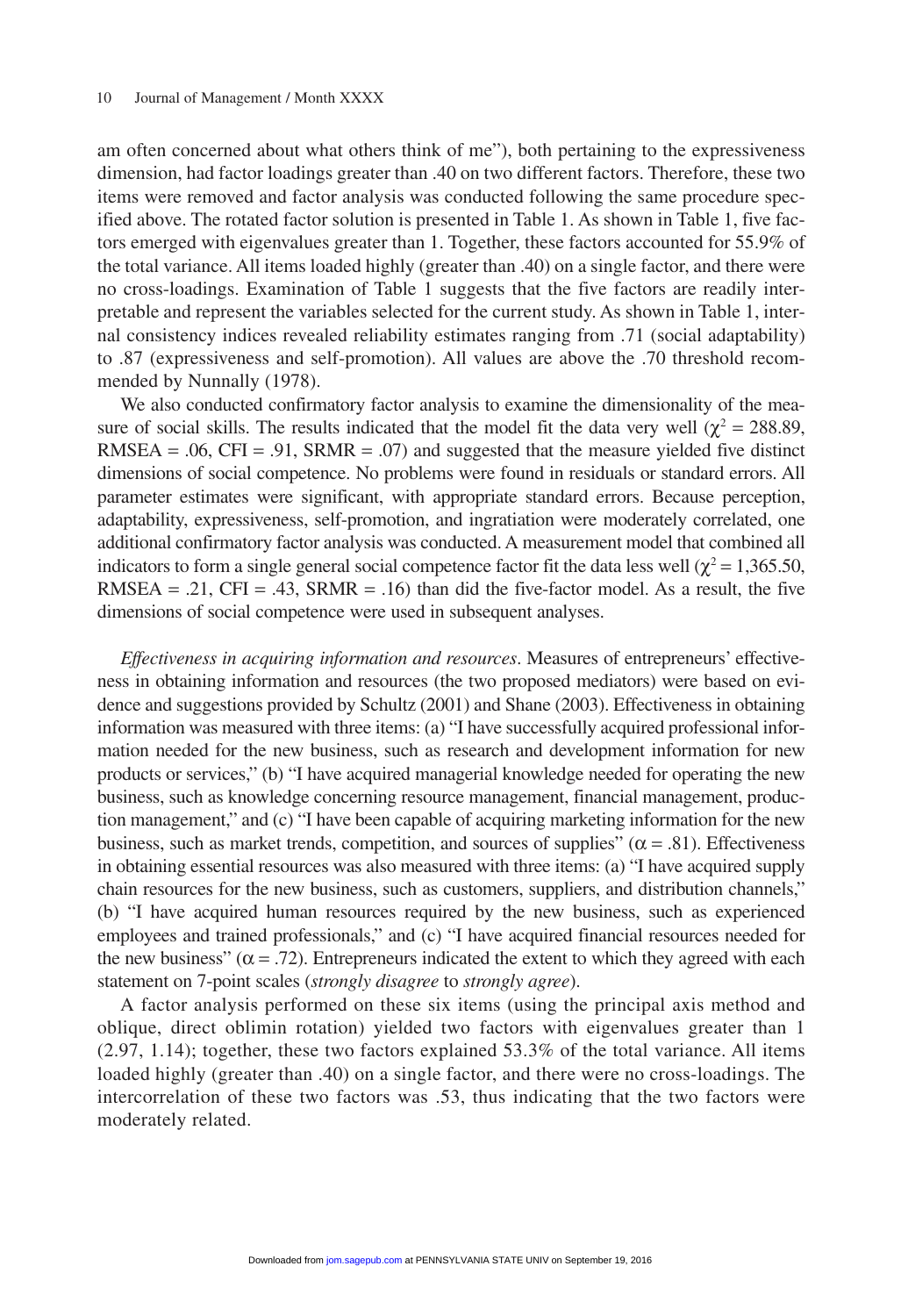| ับ<br>-<br>ֺ֞֝֬֝֬֝֬֝֬׆<br>֧֪֪֪֪֪֪֪֪֪֪֪<br>Measu<br>abl.<br><b>SALBU</b><br>Ē<br>$\mathop{\rm ctor}\nolimits$<br>$\mathbf{f}$<br>$\overline{a}$ |
|------------------------------------------------------------------------------------------------------------------------------------------------|
|------------------------------------------------------------------------------------------------------------------------------------------------|

| tems                                                                                                                                                  | Factor 1            | Factor 2         | Factor 3       | Factor 4         | Factor 5         |
|-------------------------------------------------------------------------------------------------------------------------------------------------------|---------------------|------------------|----------------|------------------|------------------|
| Social perception                                                                                                                                     |                     |                  |                |                  |                  |
| 1. I am a good judge of other people.                                                                                                                 |                     | 73               | $-03$          | S.               | $\overline{0}$   |
| 2. I can usually recognize others' traits accurately by observing their behavior.                                                                     | .07                 | 82               | $\odot$        | $\overline{13}$  | $-0.3$           |
| 3. I can usually read others well-tell how they are feeling in a given situation.                                                                     | $-0.9$              | .79              | $\ddot{5}$     | $\overline{O}$ . | 05               |
| 4. I can tell why people have acted the way they have in most situations.                                                                             | $-0.4$              | 80               | $-0$           | $-06$            | $-0.6$           |
| 5. I generally know when it is the right time to ask someone for a favor.<br>Social adaptability                                                      | 08                  | 50               | Ξ              | $-15$            | $\ddot{c}$       |
| 6. I can easily adjust to being in just about any social situation.<br>7. I can be comfortable with all types of people—young or old, people from the | Ξ                   | 34               | $-16$          | $-16$            | 42               |
|                                                                                                                                                       |                     |                  |                |                  |                  |
| same or different backgrounds as myself.                                                                                                              | $-0.4$              | 36               | $\overline{0}$ | 60.              | $\ddot{ }$       |
| 8. I can talk to anybody about almost anything.                                                                                                       | $-0.7$              | $\ddot{=}$       | 60.            | $-10$            | 89.              |
| 9. People tell me that I am sensitive and understanding.                                                                                              | $\overline{c}$      | 05               | $\ddot{c}$     | $\Xi$            | 55               |
| 10. I have no problems introducing myself to strangers.                                                                                               | $\ddot{\mathrm{0}}$ | $-0.9$           | $-13$          | $-12$            | .79              |
| Expressiveness                                                                                                                                        |                     |                  |                |                  |                  |
| 11. People can always read my emotions even if I try to cover them up.                                                                                | S.                  | $\overline{0}$ . | 84             | $-0$             | $rac{5}{1}$      |
| 12. Whatever emotion I feel on the inside tends to show on the outside.                                                                               | $-0.00$             | $-0.5$           | $87\,$         | $-06$            | $-0.7$           |
| 13. Other people can usually tell pretty much how I feel at a given time.                                                                             | $-0.4$              | $-03$            | 87             | $-0.7$           | ā                |
| Self-promotion                                                                                                                                        |                     |                  |                |                  |                  |
| 14. I talk proudly about my experience or education.<br>15. I make other people aware of my talents or qualifications.                                | .75                 | $-17$            | $\Xi$          | $-02$            | $\overline{.}19$ |
|                                                                                                                                                       | 86                  | $\ddot{=}$       | $-02$          | ā                | 00               |
| 16. I make people aware of my accomplishments.                                                                                                        | 87                  | $\mathcal{O}$    | $-0.3$         | $-0.9$           | 00               |
| that I have a reputation for being competent in a particular area.<br>17. I let others know t                                                         | 77                  | $\overline{14}$  | io-            | $-15$            | $-21$            |
|                                                                                                                                                       |                     |                  |                |                  |                  |

 $\left( continued\right)$ *(continued)*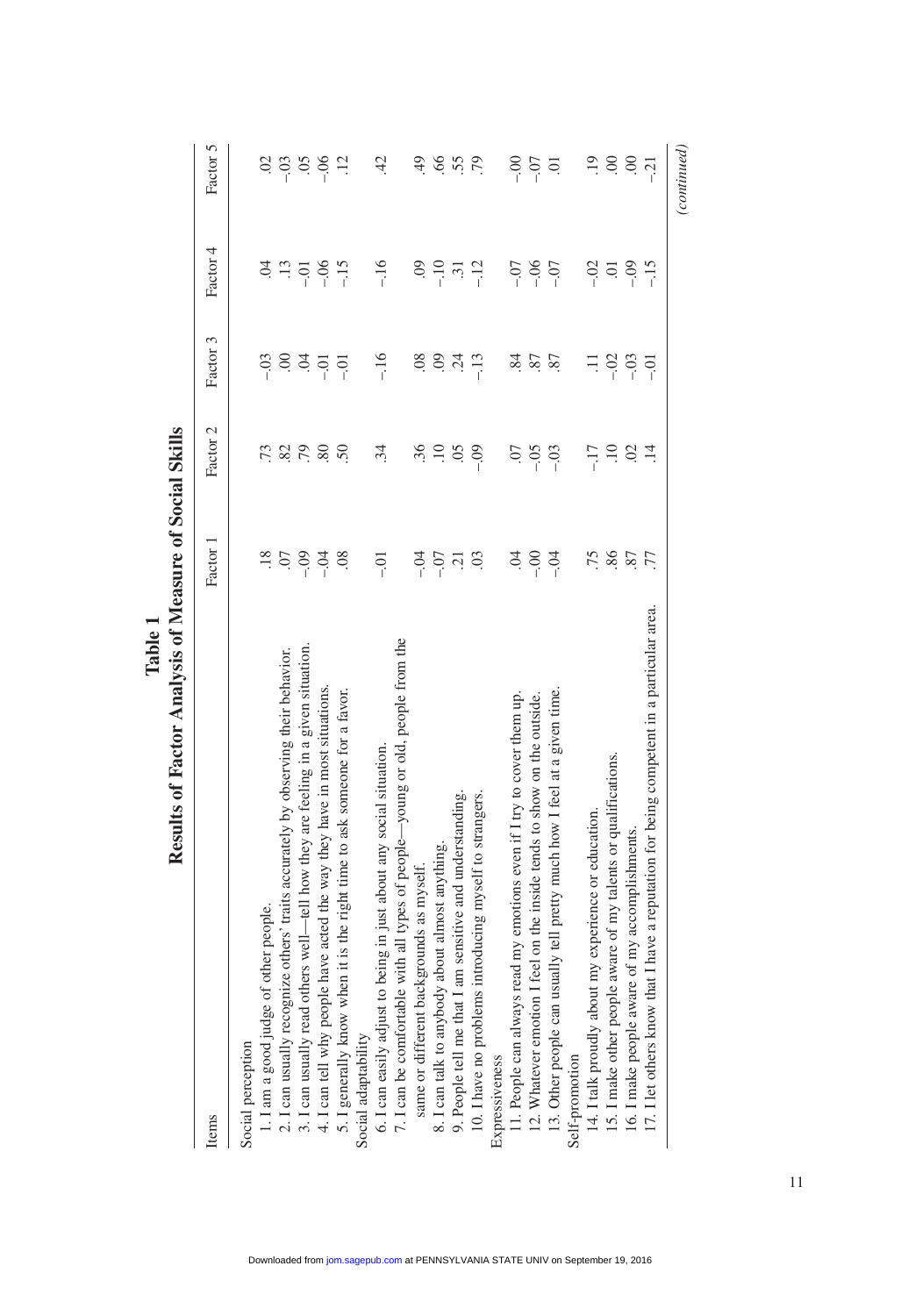| Table 1 (continued)                                                                                                                |          |          |                 |               |                 |
|------------------------------------------------------------------------------------------------------------------------------------|----------|----------|-----------------|---------------|-----------------|
| Items                                                                                                                              | Factor 1 | Factor 2 | Factor 3        | Factor 4      | Factor 5        |
| Ingratiation                                                                                                                       |          |          |                 |               |                 |
| 18. I compliment others so they will see me as likable.                                                                            |          | Ξ        |                 |               |                 |
|                                                                                                                                    |          | $-0$     | $\overline{08}$ | $\frac{8}{5}$ | $-0.06$         |
| 19. I do personal favors for others to show them that I am friendly.<br>20. I use flattery and favors to make others like me more. |          | $-0.8$   | Ξ               | $\frac{5}{1}$ | 60              |
| 21. I praise others for their accomplishments so they will consider me a nice person.                                              | $-0.2$   | .16      | $\overline{14}$ |               | $\overline{10}$ |
| Eigenvalue                                                                                                                         | 5.91     | 3.42     | 1.92            | $-68$<br>1.43 | 1.13            |
| Percentage of variance explained                                                                                                   | 26.22    | 14.25    | 7.48            | 5.06          | 2.88            |
| Cumulative percentage of variance explained                                                                                        | 26.22    | 40.47    | 17.95           | 53.01         | 5.90            |
| Coefficient alpha reliability estimates                                                                                            | 87       | 82       | .87             |               | $\overline{71}$ |
|                                                                                                                                    |          |          |                 |               |                 |

| E  |
|----|
| ď  |
| f. |
|    |
|    |
|    |
| ί  |
|    |
|    |
| ⊣  |
| ı  |
|    |
| ٥  |
|    |
| Ģ  |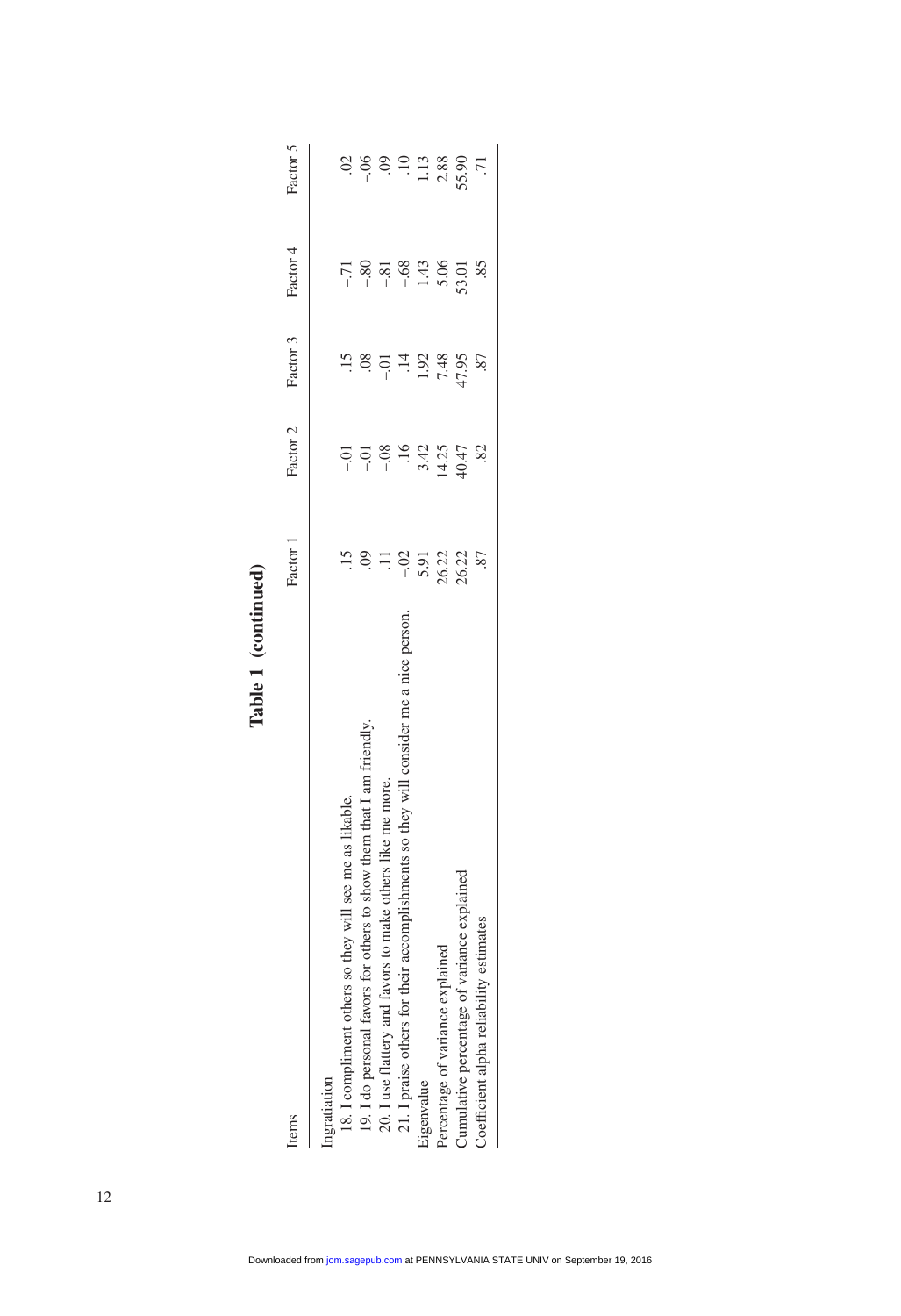*New venture performance*. Firm performance is a complex and multidimensional construct (e.g., Chandler & Hanks, 1993). Therefore, the use of multiple indicators to gauge new venture performance has been recommended by several researchers (Zahra et al., 2002). As noted below, we employed data reported by entrepreneurs but combined these data with data from archival sources in calculating measures of new venture performance.

*Sales growth rate* was measured in the same manner as in several previous studies (e.g., Amason, Shrader, & Tompson, 2006; Covin, Green, & Slevin, 2006; Covin, Slevin, & Heeley, 1999; Florin, Lubatkin, & Schulze, 2003; Walter, Auer, & Ritter, 2006). Entrepreneurs were asked to report their firms' sales revenues for 2002 to 2005, and then this information was adjusted on the basis of archival financial data. Because our sample represented many different industries and the growth rates of these industries differ, we calculated the 4-year (2002 to 2005) average growth rate of the firm's principal industry. Actual archival data for the industry information were collected by Shenzhen Securities Information Co., Ltd (SSIC). SSIC is the oldest professional provider of securities information in China and the sole agent of *Securities Times*. The average growth rate of the firm's principal industry was then subtracted from the firm's growth rate. This adjusted industry-controlled growth rate has been used in several previous studies (Amason et al., 2006; Covin et al., 1999; Covin et al., 2006) and is based on data reported by entrepreneurs, adjusted by archival data concerning growth in specific industries.

*Growth rate in profit*, a second measure, has been widely used in past research (e.g., Chandler & Hanks, 1993; Wiklund & Shepherd, 2005). The average rate of growth in profits was calculated for the period 2002 to 2005 following the same approach used to measure firm sales growth rate (i.e., it was based on data reported by entrepreneurs but was adjusted according to archival data concerning growth in the industries in which entrepreneurs' businesses operated).

A third measure, *employment growth rate*, has been also used in previous research as an indicator of new venture performance (e.g., Rauch, Frese, & Utsch, 2005; Wiklund & Shepherd, 2005). The number of employees reported by entrepreneurs at two different times—when the firm was established and currently—formed the basis for this measure. Prior research has suggested measuring employment growth by absolute (i.e., *t*2 – *t*1) or relative (i.e.,  $[t2 - t1] \div t1$ ) measures (Davidsson & Wiklund, 2000; Delmar, 1997). In the current study, the absolute and relative growth measures yielded no significant differences in the analytical results. Therefore, the relative measure was included in the analysis as the measure of employment growth rate for the sake of clarity.

*Control variables*. Several control variables were included. At the individual level, we measured entrepreneurs' age, gender, and education. At the firm level, we assessed firm size and age. Firm size was measured by the natural log of the number of current employees in the firm. Firm age was calculated as the number of years from founding to the end of 2005. Industry was also included as a control variable; however, as will be described below, this variable was also used to examine the possibility that certain industry characteristics moderate the influence of entrepreneurs' social skills on new venture performance.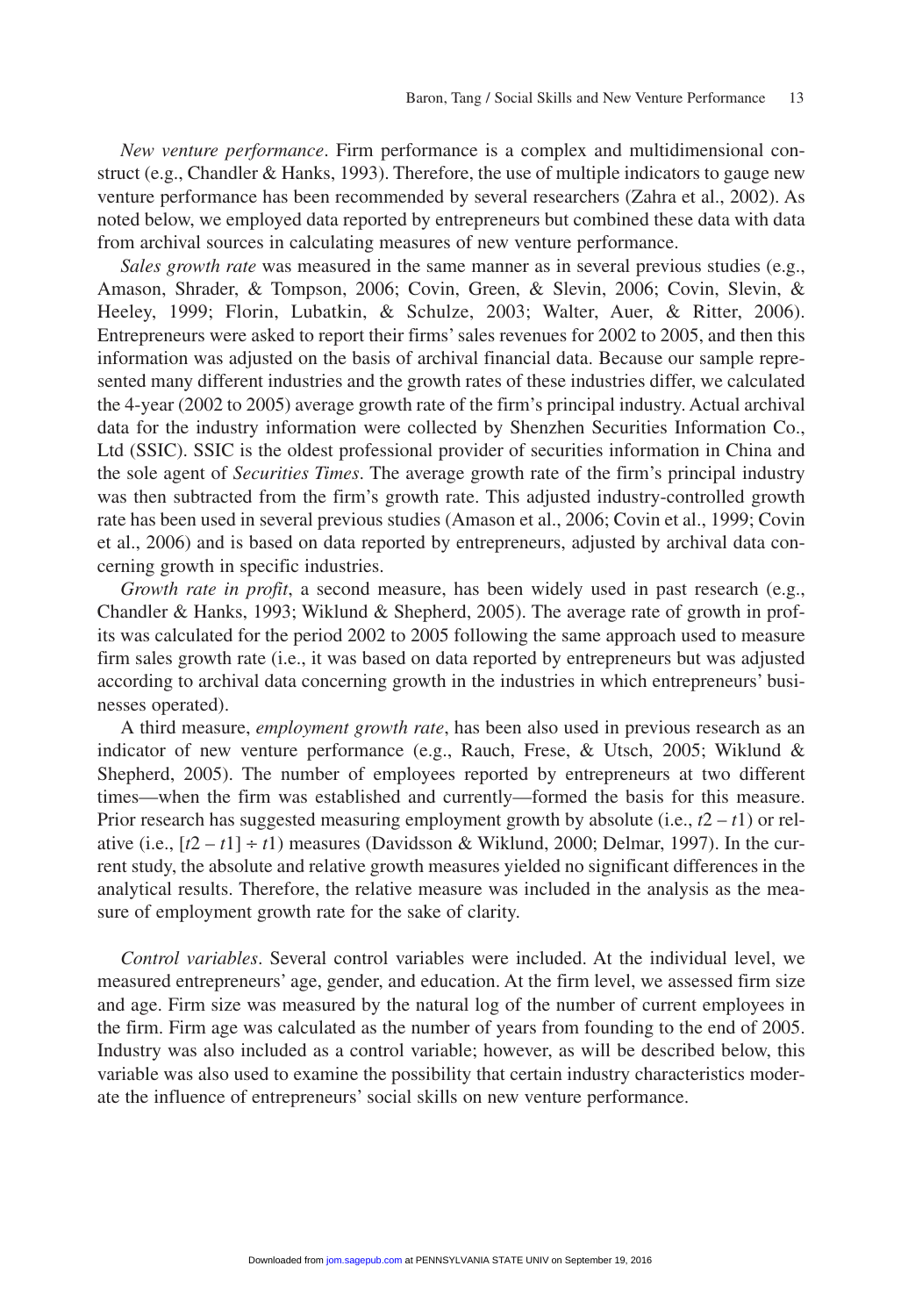# **Results**

Means, standard deviations, and correlations for all variables are shown in Table 2. Because sales and profits were highly correlated  $(r = .74)$ , these two measures were combined into a single index of new venture growth.

Table 3 reports the results of hierarchical regression analyses in which information and resource acquisition, sales or profits growth rate, and employment growth rate are dependent variables. Hypotheses 1a to 1e predict that entrepreneurs' social skills will be positively related to the financial performance of their new ventures. As shown in Model 3 of Table 3, three social skills—social perception, expressiveness, and self-promotion—were positively and significantly related to the combined index of growth (i.e., growth in sales and profits). In addition, Model 4 indicates that expressiveness was positively and significantly related to employment growth. Overall, these results provide support for Hypotheses 1a, 1c, and 1e, suggesting that several aspects of entrepreneurs' social skills are significantly related to the financial performance of their new ventures. No support was found for Hypothesis 1b, relating to ingratiation, or for Hypothesis 1d, relating to social adaptability. The effects of social adaptability were in the predicted direction but did not attain statistical significance. (Social adaptability had the lowest scale reliability of all measured aspects of social skills.)

## *Mediating Role of Effectiveness in Obtaining Information and Essential Resources*

Hypotheses 2 and 3 predict that the effects of entrepreneurs' social skills on new venture success are mediated by information acquisition and resource acquisition. To test for mediation effects, we adopted the widely used procedures developed by Baron and Kenny (1986). According to the logic of this procedure, mediation is suggested if the following conditions are met: (a) The independent variable is a significant predictor of both the dependent variable and the mediator, (b) the mediator is a significant predictor of the dependent variable, and (c) the effects of the independent variable on the dependent variable are reduced when the mediating variable is added to the regression equation. Full mediation is indicated if the effect of the independent variable is no longer significant when the mediating variable is added, whereas partial mediation is suggested if the effect of the independent variable is reduced but remains significant.

Overall, results of the relevant regression analyses indicated that entrepreneurs' effectiveness in obtaining information and resources did in fact mediate the influence of their social skills on measures of new venture performance. First, as shown in Model 3 and Model 4 of Table 3, and as described above, several social skills were significantly related to the dependent variables (measures of new venture performance). Furthermore, as shown in Model 1 and Model 2 of Table 3, social skills were significantly related to one or both of the proposed mediators. Specifically, social perception and social adaptability were significantly related to effectiveness in acquiring information ( $p < .05$ ). Similarly, social adaptability, expressiveness, and ingratiation were significantly related to effectiveness in acquiring essential resources ( $p < .05$ ,  $p < .01$ ,  $p < .05$ , respectively). In sum, as required by Step 1 of the Baron and Kenny (1986) procedure, the independent variables (social skills) were significantly related both to the dependent measures and to the proposed mediators.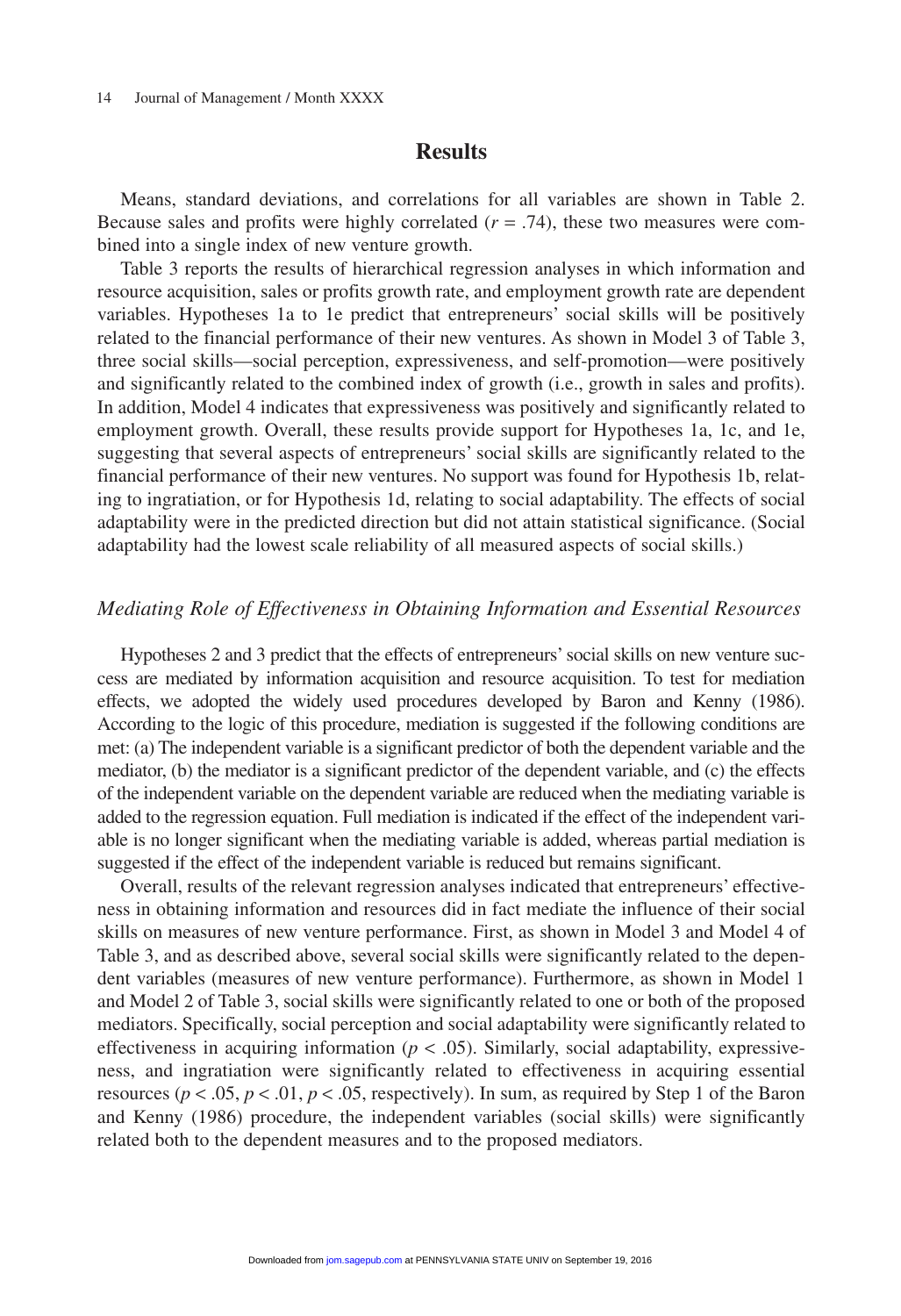|                                                         |                                                                                   |                                   |                                                                                                                                                                                                                                                                                                                       |                   |   | Table 2                                                                                                                                                                                                                                                                                                                                                                                                                                                         |         |                                                                                                                               |                                                          |                                                        |                                                                                                                                                                          |                                                                                                                                                                                                |                                      |                                                |                  |                 |            |
|---------------------------------------------------------|-----------------------------------------------------------------------------------|-----------------------------------|-----------------------------------------------------------------------------------------------------------------------------------------------------------------------------------------------------------------------------------------------------------------------------------------------------------------------|-------------------|---|-----------------------------------------------------------------------------------------------------------------------------------------------------------------------------------------------------------------------------------------------------------------------------------------------------------------------------------------------------------------------------------------------------------------------------------------------------------------|---------|-------------------------------------------------------------------------------------------------------------------------------|----------------------------------------------------------|--------------------------------------------------------|--------------------------------------------------------------------------------------------------------------------------------------------------------------------------|------------------------------------------------------------------------------------------------------------------------------------------------------------------------------------------------|--------------------------------------|------------------------------------------------|------------------|-----------------|------------|
|                                                         |                                                                                   |                                   | Means, Standard Deviations, and Correlation Coefficients                                                                                                                                                                                                                                                              |                   |   |                                                                                                                                                                                                                                                                                                                                                                                                                                                                 |         |                                                                                                                               |                                                          |                                                        |                                                                                                                                                                          |                                                                                                                                                                                                |                                      |                                                |                  |                 |            |
| Variable                                                | $\mathbb{Z}$                                                                      | SD                                |                                                                                                                                                                                                                                                                                                                       | 2                 | 3 |                                                                                                                                                                                                                                                                                                                                                                                                                                                                 | 5       | $\circ$                                                                                                                       |                                                          | ∞                                                      | ⊝                                                                                                                                                                        | $\supseteq$                                                                                                                                                                                    |                                      | $\overline{c}$                                 | 13               | 4               | 15         |
| 1. Entrepreneur age                                     |                                                                                   |                                   |                                                                                                                                                                                                                                                                                                                       |                   |   |                                                                                                                                                                                                                                                                                                                                                                                                                                                                 |         |                                                                                                                               |                                                          |                                                        |                                                                                                                                                                          |                                                                                                                                                                                                |                                      |                                                |                  |                 |            |
|                                                         |                                                                                   |                                   |                                                                                                                                                                                                                                                                                                                       |                   |   |                                                                                                                                                                                                                                                                                                                                                                                                                                                                 |         |                                                                                                                               |                                                          |                                                        |                                                                                                                                                                          |                                                                                                                                                                                                |                                      |                                                |                  |                 |            |
| 2. Entrepreneur gender<br>3. Entrepreneur education     | 5<br>2 3 7 8 7 8 9 9 9 9 9 9 9 0 0 1 1 3 4<br>2 9 7 9 9 9 9 9 9 9 9 9 9 0 1 1 3 4 | $7.39$<br>3.0.1<br>4.0.1<br>5.0.1 | $-38$ $\frac{3}{4}$ $\frac{3}{4}$ $\frac{3}{4}$ $\frac{3}{4}$ $\frac{3}{4}$ $\frac{3}{4}$ $\frac{3}{4}$ $\frac{3}{4}$ $\frac{3}{4}$ $\frac{3}{4}$ $\frac{3}{4}$ $\frac{3}{4}$ $\frac{3}{4}$ $\frac{3}{4}$ $\frac{3}{4}$ $\frac{3}{4}$ $\frac{3}{4}$ $\frac{3}{4}$ $\frac{3}{4}$ $\frac{3}{4}$ $\frac{3}{4}$ $\frac{3$ |                   |   |                                                                                                                                                                                                                                                                                                                                                                                                                                                                 |         |                                                                                                                               |                                                          |                                                        |                                                                                                                                                                          |                                                                                                                                                                                                |                                      |                                                |                  |                 |            |
| 4. Industry                                             |                                                                                   |                                   |                                                                                                                                                                                                                                                                                                                       | 89.28775          |   |                                                                                                                                                                                                                                                                                                                                                                                                                                                                 |         |                                                                                                                               |                                                          |                                                        |                                                                                                                                                                          |                                                                                                                                                                                                |                                      |                                                |                  |                 |            |
| 5. Firm size                                            |                                                                                   |                                   |                                                                                                                                                                                                                                                                                                                       |                   |   |                                                                                                                                                                                                                                                                                                                                                                                                                                                                 |         |                                                                                                                               |                                                          |                                                        |                                                                                                                                                                          |                                                                                                                                                                                                |                                      |                                                |                  |                 |            |
|                                                         |                                                                                   |                                   |                                                                                                                                                                                                                                                                                                                       |                   |   |                                                                                                                                                                                                                                                                                                                                                                                                                                                                 |         |                                                                                                                               |                                                          |                                                        |                                                                                                                                                                          |                                                                                                                                                                                                |                                      |                                                |                  |                 |            |
| 6. Firm age<br>7. Social perception                     |                                                                                   |                                   |                                                                                                                                                                                                                                                                                                                       |                   |   |                                                                                                                                                                                                                                                                                                                                                                                                                                                                 |         |                                                                                                                               |                                                          |                                                        |                                                                                                                                                                          |                                                                                                                                                                                                |                                      |                                                |                  |                 |            |
| 8. Social adaptability                                  |                                                                                   |                                   |                                                                                                                                                                                                                                                                                                                       |                   |   |                                                                                                                                                                                                                                                                                                                                                                                                                                                                 |         |                                                                                                                               |                                                          |                                                        |                                                                                                                                                                          |                                                                                                                                                                                                |                                      |                                                |                  |                 |            |
|                                                         |                                                                                   |                                   |                                                                                                                                                                                                                                                                                                                       |                   |   |                                                                                                                                                                                                                                                                                                                                                                                                                                                                 |         |                                                                                                                               |                                                          |                                                        |                                                                                                                                                                          |                                                                                                                                                                                                |                                      |                                                |                  |                 |            |
| 9. Expressiveness<br>10. Self-promotion                 |                                                                                   |                                   |                                                                                                                                                                                                                                                                                                                       | 5 8 9 5 5 5 5 8 8 |   | $\begin{array}{c}\n 8 \\  8 \\  3 \\  4 \\  5 \\  6\n \end{array}\n \begin{array}{c}\n 3 \\  4 \\  5 \\  6 \\  7\n \end{array}\n \begin{array}{c}\n 3 \\  4 \\  5 \\  7\n \end{array}\n \begin{array}{c}\n 3 \\  5 \\  6 \\  7\n \end{array}\n \begin{array}{c}\n 3 \\  5 \\  7\n \end{array}\n \begin{array}{c}\n 3 \\  5 \\  7\n \end{array}\n \begin{array}{c}\n 3 \\  5 \\  7\n \end{array}\n \begin{array}{c}\n 3 \\  5 \\  7\n \end{array}\n \end{array}$ |         | $\frac{3}{5}$ $\frac{3}{5}$ $\frac{5}{5}$ $\frac{5}{5}$ $\frac{3}{5}$ $\frac{3}{5}$ $\frac{3}{5}$ $\frac{3}{5}$ $\frac{3}{5}$ | $57**$<br>$38**$<br>$38**$<br>$77**$<br>$77**$<br>$36**$ | $16$<br>$25**$<br>$21**$<br>$21**$<br>$21**$<br>$21**$ |                                                                                                                                                                          |                                                                                                                                                                                                |                                      |                                                |                  |                 |            |
| 11. Ingratiation                                        |                                                                                   |                                   |                                                                                                                                                                                                                                                                                                                       |                   |   |                                                                                                                                                                                                                                                                                                                                                                                                                                                                 |         |                                                                                                                               |                                                          |                                                        |                                                                                                                                                                          |                                                                                                                                                                                                |                                      |                                                |                  |                 |            |
|                                                         |                                                                                   |                                   |                                                                                                                                                                                                                                                                                                                       |                   |   |                                                                                                                                                                                                                                                                                                                                                                                                                                                                 |         |                                                                                                                               |                                                          |                                                        |                                                                                                                                                                          |                                                                                                                                                                                                |                                      |                                                |                  |                 |            |
| 12. Information acquisition<br>13. Resource acquisition |                                                                                   |                                   |                                                                                                                                                                                                                                                                                                                       |                   |   |                                                                                                                                                                                                                                                                                                                                                                                                                                                                 |         |                                                                                                                               |                                                          |                                                        | $\begin{array}{cccc}\n & * & * & * & * & * \\  & 0 & 0 & 0 & 0 & 0 & 0 \\  & 0 & 0 & 0 & 0 & 0 & 0 \\  & 0 & 0 & 0 & 0 & 0 & 0 \\  & 0 & 0 & 0 & 0 & 0 & 0\n\end{array}$ | $\begin{array}{c} \stackrel{*}{\pi} , \stackrel{*}{\pi} , \stackrel{*}{\pi} , \stackrel{*}{\pi} , \stackrel{*}{\pi} , \stackrel{*}{\pi} , \stackrel{*}{\pi} , \stackrel{*}{\pi} . \end{array}$ | $28$<br>$34$<br>$49$<br>$52$<br>$52$ |                                                |                  |                 |            |
| 14. Sales growth rate                                   |                                                                                   |                                   |                                                                                                                                                                                                                                                                                                                       |                   |   |                                                                                                                                                                                                                                                                                                                                                                                                                                                                 |         |                                                                                                                               |                                                          |                                                        |                                                                                                                                                                          |                                                                                                                                                                                                |                                      | $45**$<br>$22**$<br>$27**$<br>$21**$<br>$21**$ | $\overline{.18}$ |                 |            |
| 15. Profits growth rate                                 |                                                                                   |                                   | $-0.3$                                                                                                                                                                                                                                                                                                                |                   |   |                                                                                                                                                                                                                                                                                                                                                                                                                                                                 |         |                                                                                                                               |                                                          |                                                        |                                                                                                                                                                          |                                                                                                                                                                                                |                                      |                                                | $\frac{3}{2}$    | $74**$          |            |
| 16. Employment growth rate                              | 7.36                                                                              | 12.85                             | $\Xi$                                                                                                                                                                                                                                                                                                                 |                   |   |                                                                                                                                                                                                                                                                                                                                                                                                                                                                 | $.48**$ | $.29**$                                                                                                                       | $\overline{17}$                                          |                                                        |                                                                                                                                                                          |                                                                                                                                                                                                |                                      |                                                |                  | $\overline{13}$ | $\ddot{=}$ |
|                                                         |                                                                                   |                                   |                                                                                                                                                                                                                                                                                                                       |                   |   |                                                                                                                                                                                                                                                                                                                                                                                                                                                                 |         |                                                                                                                               |                                                          |                                                        |                                                                                                                                                                          |                                                                                                                                                                                                |                                      |                                                |                  |                 |            |

*Note:* Gender:  $0 = female$ ,  $1 = male$ .<br>\* $p < .05$ . \*\* $p < .01$ . *Note:* Gender: 0 = *female*, 1 = *male*.  $*_{p}$  < .05.  $*_{p}$  < .01.

Downloaded from [jom.sagepub.com](http://jom.sagepub.com/) at PENNSYLVANIA STATE UNIV on September 19, 2016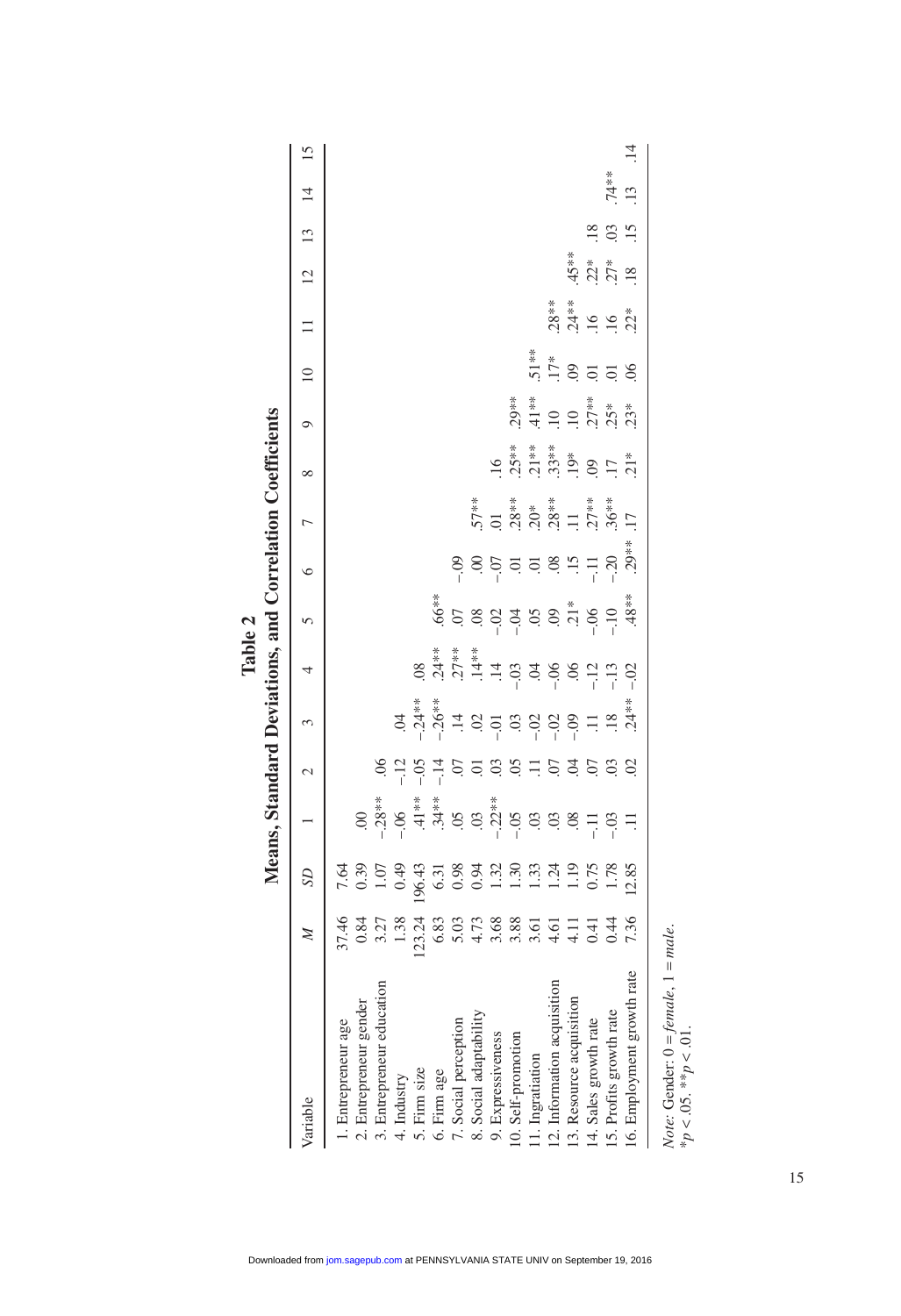|                                                                                                                                                    |                                                                                                                     |                                                                                                                                                                                                                                                                                                                        | Results of Regression Analysis Predicting Effectiveness in Information or Resource<br><b>Acquisition and New Venture Performance</b> |                          |                                                                                                                                                                                                                                                                                                                                              |                          |
|----------------------------------------------------------------------------------------------------------------------------------------------------|---------------------------------------------------------------------------------------------------------------------|------------------------------------------------------------------------------------------------------------------------------------------------------------------------------------------------------------------------------------------------------------------------------------------------------------------------|--------------------------------------------------------------------------------------------------------------------------------------|--------------------------|----------------------------------------------------------------------------------------------------------------------------------------------------------------------------------------------------------------------------------------------------------------------------------------------------------------------------------------------|--------------------------|
|                                                                                                                                                    | Information<br>Model 1:                                                                                             | Resource<br>Model 2:                                                                                                                                                                                                                                                                                                   | Sales or Profits<br>Model 3:                                                                                                         | Employment<br>Model 4:   | Sales or Profits<br>Model 5:                                                                                                                                                                                                                                                                                                                 | Employment<br>Model 6:   |
| Variables                                                                                                                                          | Acquisition                                                                                                         | Acquisition                                                                                                                                                                                                                                                                                                            | Growth Rate <sup>a</sup>                                                                                                             | Growth Rate <sup>a</sup> | Growth Rate <sup>a</sup>                                                                                                                                                                                                                                                                                                                     | Growth Rate <sup>a</sup> |
| Entrepreneur age                                                                                                                                   | 00                                                                                                                  |                                                                                                                                                                                                                                                                                                                        |                                                                                                                                      |                          |                                                                                                                                                                                                                                                                                                                                              | $\ddot{\circ}$           |
| Entrepreneur gender                                                                                                                                | 307597                                                                                                              |                                                                                                                                                                                                                                                                                                                        |                                                                                                                                      |                          |                                                                                                                                                                                                                                                                                                                                              | $\Xi$ $\Xi$ $\Xi$        |
| Entrepreneur education                                                                                                                             |                                                                                                                     |                                                                                                                                                                                                                                                                                                                        |                                                                                                                                      |                          |                                                                                                                                                                                                                                                                                                                                              |                          |
| Industry                                                                                                                                           |                                                                                                                     |                                                                                                                                                                                                                                                                                                                        |                                                                                                                                      |                          |                                                                                                                                                                                                                                                                                                                                              |                          |
| Firm size <sup>a</sup>                                                                                                                             |                                                                                                                     |                                                                                                                                                                                                                                                                                                                        |                                                                                                                                      |                          |                                                                                                                                                                                                                                                                                                                                              |                          |
| Firm age                                                                                                                                           |                                                                                                                     |                                                                                                                                                                                                                                                                                                                        |                                                                                                                                      |                          | $-14$<br>$-34$<br>$-34$<br>$-16$                                                                                                                                                                                                                                                                                                             | $-36***$<br>-.36**       |
| Social perception                                                                                                                                  |                                                                                                                     |                                                                                                                                                                                                                                                                                                                        |                                                                                                                                      |                          |                                                                                                                                                                                                                                                                                                                                              |                          |
| Social adaptability                                                                                                                                | $\stackrel{*}{\leq} \stackrel{*}{\leq} \stackrel{3}{\leq} \stackrel{3}{\leq} \stackrel{1}{\leq} \stackrel{4}{\leq}$ | $-1$ $\frac{3}{5}$ $\frac{3}{5}$ $\frac{4}{5}$ $\frac{4}{5}$ $\frac{5}{5}$ $\frac{4}{5}$ $\frac{5}{5}$ $\frac{5}{5}$ $\frac{3}{5}$ $\frac{3}{5}$ $\frac{3}{5}$ $\frac{3}{5}$ $\frac{3}{5}$ $\frac{3}{5}$ $\frac{3}{5}$ $\frac{3}{5}$ $\frac{3}{5}$ $\frac{3}{5}$ $\frac{3}{5}$ $\frac{3}{5}$ $\frac{3}{5}$ $\frac{3}{$ | $-12$<br>$-16$<br>$-03$<br>$-03$<br>$-13$<br>$-33$<br>$-33$<br>$-18$<br>$-19$                                                        |                          | $\ddot{4} \ddot{3} \ddot{6} \ddot{7} \ddot{8} \ddot{8} \ddot{9} \ddot{1} \ddot{1} \ddot{2} \ddot{1} \ddot{3} \ddot{1} \ddot{1} \ddot{1} \ddot{1} \ddot{1} \ddot{1} \ddot{1} \ddot{1} \ddot{1} \ddot{1} \ddot{1} \ddot{1} \ddot{1} \ddot{1} \ddot{1} \ddot{1} \ddot{1} \ddot{1} \ddot{1} \ddot{1} \ddot{1} \ddot{1} \ddot{1} \ddot{1} \ddot{$ |                          |
| Expressiveness                                                                                                                                     |                                                                                                                     |                                                                                                                                                                                                                                                                                                                        |                                                                                                                                      |                          |                                                                                                                                                                                                                                                                                                                                              |                          |
| Self-promotion                                                                                                                                     |                                                                                                                     |                                                                                                                                                                                                                                                                                                                        | $.33**$<br>$.21*$<br>$.02$                                                                                                           |                          |                                                                                                                                                                                                                                                                                                                                              |                          |
| Ingratiation                                                                                                                                       |                                                                                                                     |                                                                                                                                                                                                                                                                                                                        |                                                                                                                                      |                          |                                                                                                                                                                                                                                                                                                                                              |                          |
| Information acquisition                                                                                                                            |                                                                                                                     |                                                                                                                                                                                                                                                                                                                        |                                                                                                                                      |                          |                                                                                                                                                                                                                                                                                                                                              |                          |
| Resource acquisition                                                                                                                               |                                                                                                                     |                                                                                                                                                                                                                                                                                                                        |                                                                                                                                      |                          |                                                                                                                                                                                                                                                                                                                                              |                          |
|                                                                                                                                                    |                                                                                                                     |                                                                                                                                                                                                                                                                                                                        |                                                                                                                                      |                          |                                                                                                                                                                                                                                                                                                                                              |                          |
| Adjusted $R^2$<br>$\Delta R$                                                                                                                       | $\frac{21}{14}$                                                                                                     | $\Xi \equiv \Xi$                                                                                                                                                                                                                                                                                                       | $\frac{34}{12}$ 3.4 $\frac{3}{4}$ 4.63**                                                                                             | $\frac{21}{13}$          |                                                                                                                                                                                                                                                                                                                                              |                          |
|                                                                                                                                                    | $\overline{0}$                                                                                                      |                                                                                                                                                                                                                                                                                                                        |                                                                                                                                      | $90.$                    | $\ddot{5}$                                                                                                                                                                                                                                                                                                                                   | $03$                     |
|                                                                                                                                                    | 5.24 ***                                                                                                            | $3.98***$                                                                                                                                                                                                                                                                                                              |                                                                                                                                      | 1.67                     | $3.18*$                                                                                                                                                                                                                                                                                                                                      | $3.48*$                  |
| <i>Note:</i> Standardized coefficients ( $\beta$ ) are displayed in the table.<br>a. Logarithm.<br>$\frac{1}{4} p < 0.05$ . **p < .01. ***p < .001 |                                                                                                                     |                                                                                                                                                                                                                                                                                                                        |                                                                                                                                      |                          |                                                                                                                                                                                                                                                                                                                                              |                          |

**Results of Regression Analysis Predicting Effectiveness in Information or Resource**  $\tilde{\mathbf{r}}$ ŧ ي<br>په Ė J ŧ **Table 3** Ř é J, ż ⊸ ÷,  $\mathbf{e}$ 

16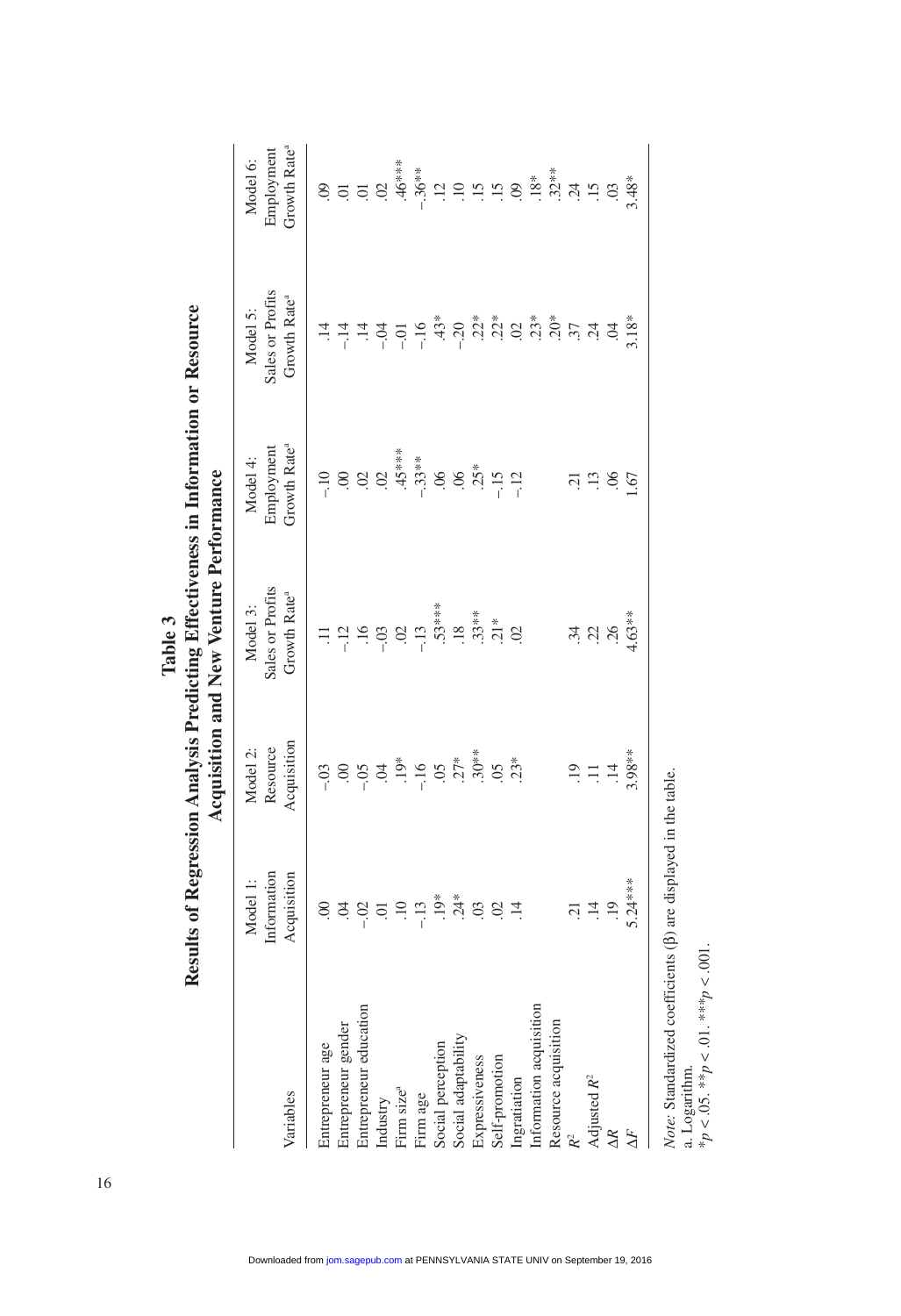The second step in the Baron and Kenny (1986) procedures requires that the proposed mediators be significantly related to the dependent variables. As shown in Model 5 and Model 6 of Table 3, this requirement, too, was met. Effectiveness in obtaining information was significantly related to combined growth rate (β = .23,  $p < .05$ ) and also to employment growth rate ( $\beta = 0.18$ ,  $p < 0.05$ ). Similarly, effectiveness at obtaining resources was significantly related to combined growth rate (β = .20, *p* < .05) and also to employment growth rate (β = .32, *p* < .01). Thus, the requirements of Step 2 in the Baron and Kenny procedure were fulfilled.

Finally, when social skills and the proposed mediators were both included in the regression equation, results offered support for mediation. As shown in Model 5 and Model 6 of Table 3, the effects of several social skills were reduced or, in some cases, eliminated when the proposed mediators were included in the regression equations. Specifically, the effects of social perception on the combined measure of growth were reduced by inclusion of effectiveness in obtaining information, thus suggesting partial mediation by this variable (the β for social perception was reduced from .53,  $p < .001$ , to .43,  $p < .05$ ). Thus, support was obtained for Hypothesis 2b. Similarly, the effects of expressiveness on sales or profits growth rate were reduced when the second proposed mediator—effectiveness in acquiring resources—was added to the regression equation (the β for expressiveness was reduced from .33,  $p < 0.01$ , to .22,  $p < 0.05$ ). Thus, support was obtained for Hypothesis 3a. In addition, and providing further support for Hypothesis 3a, the effects of expressiveness on employment growth were eliminated when effectiveness in obtaining essential resources was added to the regression equation (β reduced from .25, *p* < .05, to .15, *p* > .05). Thus, full mediation was indicated for this measure of new venture growth.

In sum, the criteria proposed by Baron and Kenny (1986) were met for Hypotheses 2b and 3a. In addition to the above results, Sobel tests were conducted to examine the statistical significance of the indirect effects of social perception and expressiveness on sales or profits growth rate and employment growth rate (Baron & Kenny, 1986; MacKinnon & Dwyer, 1993; Sobel, 1982). Sobel (1982) tests calculate the magnitude of the unstandardized indirect effect and its associated standard error. The ratio of the indirect effect over its standard error is referred to as the Sobel statistic, which is compared to a *z* distribution to determine the statistical significance of the indirect effect. Table 4 provides Sobel statistics associated with the indirect effects of social perception and expressiveness on new venture performance. Supporting Hypothesis 2b, the Sobel tests indicated that the indirect effect of social perception on sales or profits growth rate ( $z = 2.76$ ,  $p < .01$ ) was in the anticipated direction and statistically significant. Similarly, the indirect effects of expressiveness on sales or profits growth rate ( $z = 2.89$ ,  $p < .01$ ) and employment growth rate ( $z = 1.83$ ,  $p < .05$ ) were significant, providing further evidence for Hypothesis 3a.

## *A Potential Industry-Level Moderator of the Effects of Social Skills on New Venture Performance*

One additional finding of the present research is also of interest because it further clarifies the role of entrepreneurs' social skills in new venture performance. Although the present research was not designed to assess potential *moderators* of the effects of entrepreneurs'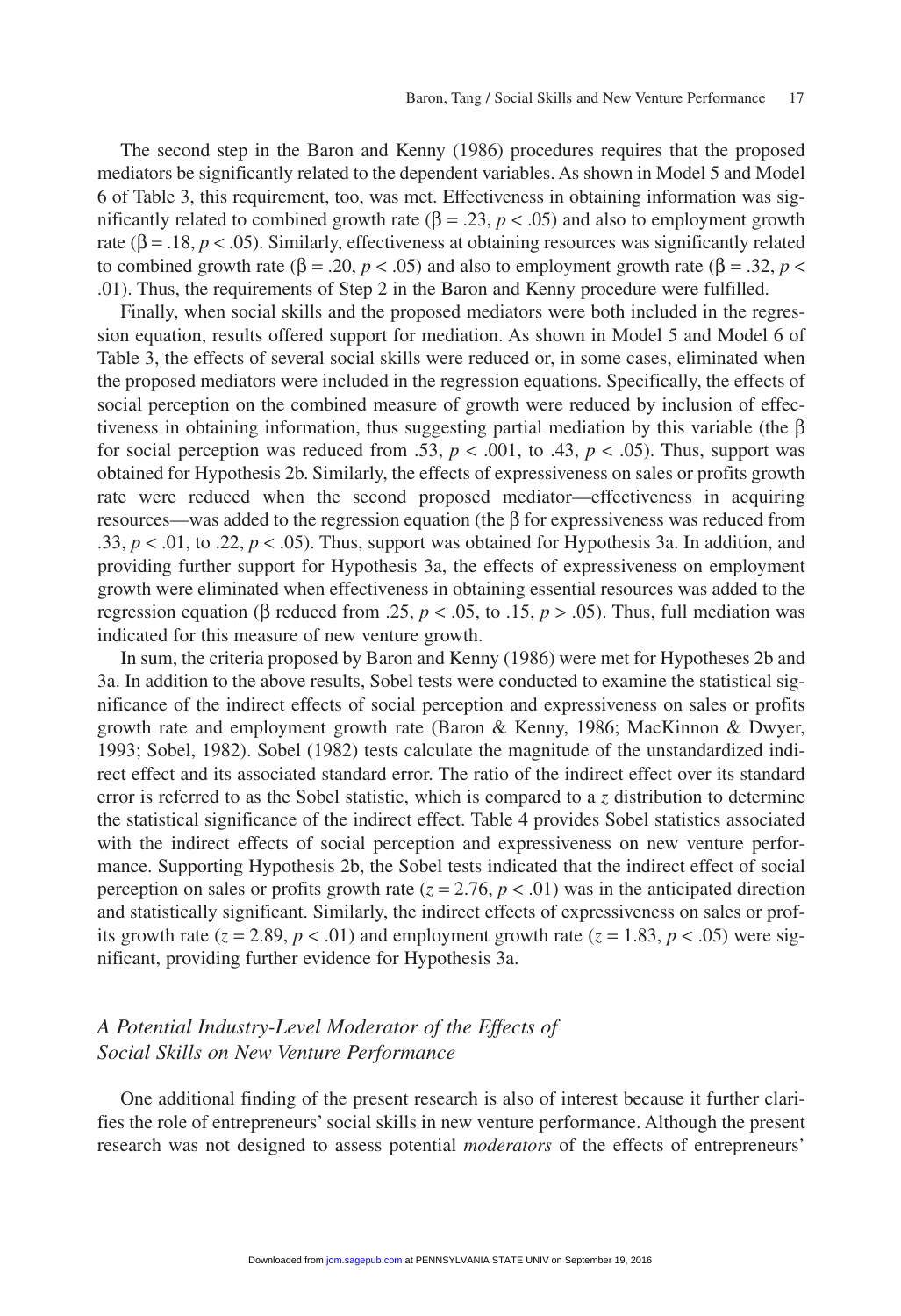| Description of Indirect Path                                                                                            | Full or Partial<br>Mediation | Sobel Statistic |
|-------------------------------------------------------------------------------------------------------------------------|------------------------------|-----------------|
| 1. Social perception $\rightarrow$ information acquisition $\rightarrow$ sales or<br>profit growth rate (Hypothesis 2b) | Partial                      | $2.76**$        |
| 2. Expressiveness $\rightarrow$ resource acquisition $\rightarrow$ sales or profit<br>growth rate (Hypothesis 3a)       | Partial                      | $2.89**$        |
| 3. Expressiveness $\rightarrow$ resource acquisition $\rightarrow$ employment<br>growth rate (Hypothesis 3a)            | Full                         | 1.83*           |

**Table 4 Summary of Mediation Effects**

 $**p* < .05.$   $**p* < .01.$ 

social skills on new venture performance, data pertaining to one such variable were collected. These data relate to the specific industries in which new ventures operate and to the fact that in some industries entrepreneurs directly interact with a large number of persons outside their companies, whereas in other industries they interact with a smaller number of external persons. Interacting with a large number of external persons—especially ones the entrepreneurs do not already know well—provides many opportunities for entrepreneurs to actually use their social skills. Thus, it was tentatively predicted that the impact of entrepreneurs' social skills would be moderated by this factor, being stronger in industries in which entrepreneurs, as part of their daily activities, interact with many external persons than in industries in which they interact with a smaller number of such persons. To assess this possibility, industries in which the new ventures in the present sample operated were coded as 1 (entrepreneurs have contact with a relatively small number of persons outside their companies) or 2 (entrepreneurs have contact with a relatively large number of such persons). Industries in the first category included technology and electronics, Web development, chemical products, rubber products, and appliance manufacture. Entrepreneurs operating new ventures in these industries do not typically have contact with large numbers of persons outside their companies. Industries in the second category included retail trade, wholesale trade, food and drink preparation or delivery, health care, and clothing manufacture. Entrepreneurs operating new ventures in these industries do frequently have contact with persons outside their companies—for instance, individual customers and physicians, buyers for a large number of retail outlets, and so on. Assignment of industries to each of these categories was made by the authors and was based on careful review of entrepreneurs' descriptions concerning the activities they actually perform in running their new ventures.

A moderated hierarchical regression analysis performed on these data offered support for moderation effects. Specifically, the interaction term for industry type and social perception  $(\beta = .38, p < .05)$  was significant for new venture growth. Similarly, the interaction term for industry type and expressiveness was significant (again in the predicted direction) for employment growth ( $\beta = .25$ ,  $p < .05$ ). That these effects were in the expected direction is indicated by the fact that correlations between social skills and measures of new venture performance were larger in industries that required entrepreneurs to interact with many other persons than in industries in which entrepreneurs interacted with fewer persons (*r* = .61 vs.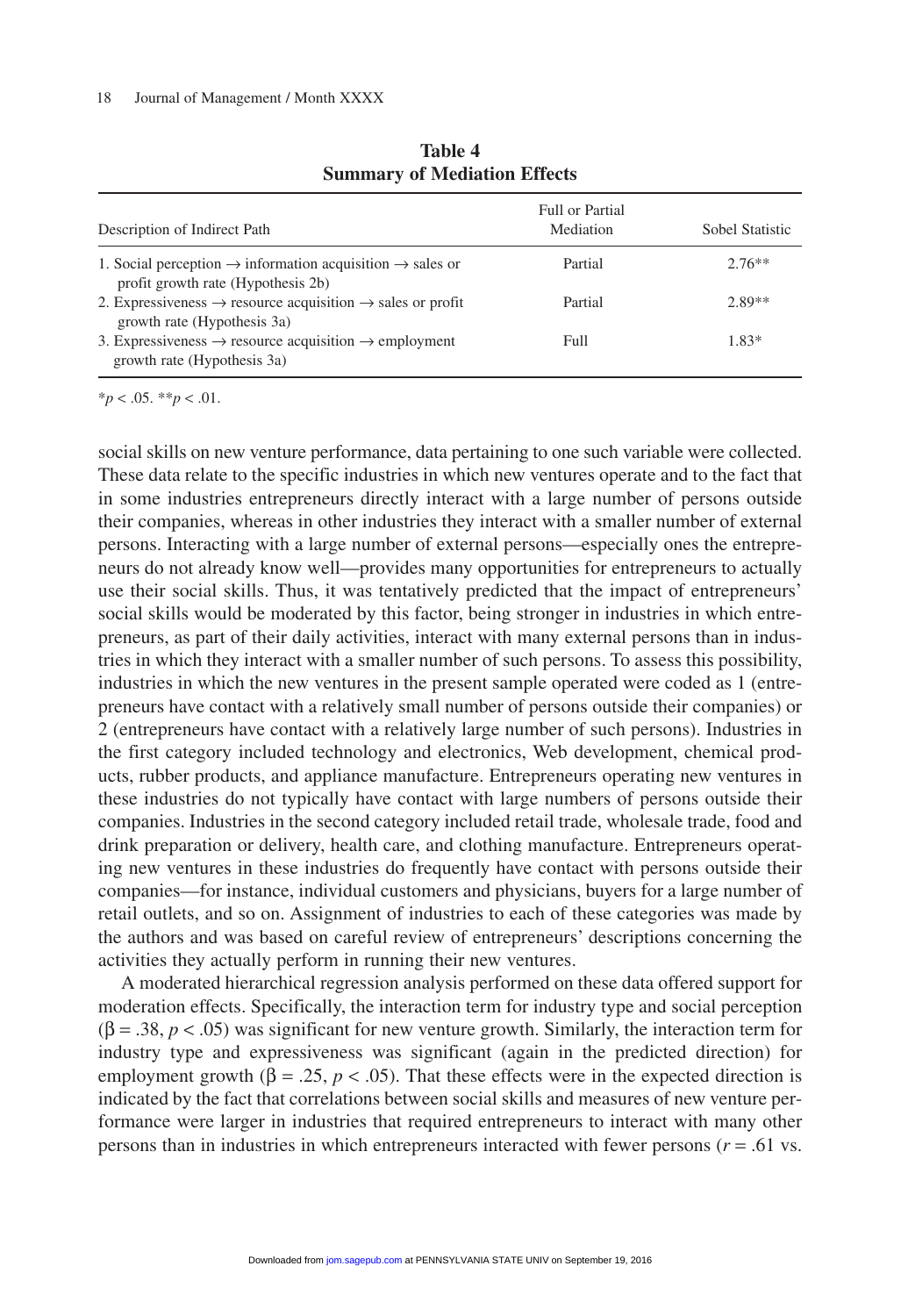.32 for social perception;  $r = .31$  vs. .23 for expressiveness and growth). Hierarchical *F* tests further confirmed that the predictive power of the full model was significantly increased by inclusion of the interaction terms; this was true for the combined measure of growth (sales and profits;  $\Delta F = 2.07$ ,  $p < .05$ ,  $\Delta R^2 = .11$ ) and also for employment growth ( $\Delta F = 2.15$ ,  $p <$ .05,  $\Delta R^2 = .06$ ).

In sum, the present findings provide some evidence that the greater the extent to which entrepreneurs actually employ their social skills in face-to-face contacts with persons outside their companies the stronger the effects of these skills on the new venture performance are. Given the post hoc nature of these findings, however, they should be viewed with considerable caution.

## **Discussion**

The results of the present study confirm previous findings indicating that entrepreneurs' social skills play a significant role in the success of their new ventures (Baron & Markman, 2003). Consistent with Hypotheses 1a to 1e, several social skills—social perception, expressiveness, and self-promotion (one aspect of impression management)—were significantly related to financial measures of new venture performance. Given that the present research was conducted with Chinese rather than North American entrepreneurs and in industries different from the ones included in previous research and given that it gathered broader and more informative measures of new venture performance (Baron & Markman, 2003), these findings suggest that entrepreneurs' social skills exert relatively robust effects with respect to new venture performance. This conclusion is consistent with the large body of evidence indicating that social and political skills influence a wide range of outcomes and processes both in organizations (e.g., Ferris, Davidson, et al., 2005; Ferris, Treadway, et al., 2005) and in many nonbusiness contexts (e.g., the decisions of judges and juries concerning defendants; e.g., Downs & Lyons, 1991). The present results extend previous findings concerning the broad and general impact of social skills (and the closely related construct of political skill; Ferris, Treadway, et al., 2005) by indicating that these skills influence important outcomes in *new ventures* as well as in large, well-established organizations.

Of greater importance, the present findings also contribute to current knowledge concerning the effects of entrepreneurs' social skills by providing information on the mechanisms through which these skills influence new venture performance. Specifically, the results of this research indicate that social skills produce their effects, at least in part, through two mediating variables—entrepreneurs' effectiveness in acquiring information and essential resources. Overall, the present findings point to a process in which entrepreneurs' social skills influence their effectiveness in obtaining crucial resources, and these resources, in turn, influence new venture performance. As recently noted by several researchers (e.g., Baron, in press; Baum & Locke, 2004; Baum, Locke, & Smith, 2001; Zhao, Seibert, & Hills, 2005), understanding the processes through which micro-level factors (i.e., variables relating to the characteristics, skills, abilities, interests, motives, and cognitions of entrepreneurs) influence new venture performance is a key question for the field of entrepreneurship (e.g., Ciavarella, Bucholtz, Riordan, Gatewood, & Stokes, 2004; Zhao et al., 2005). The present findings contribute to efforts to address this question with respect to the impact of one micro-level variable: entrepreneurs' social skills.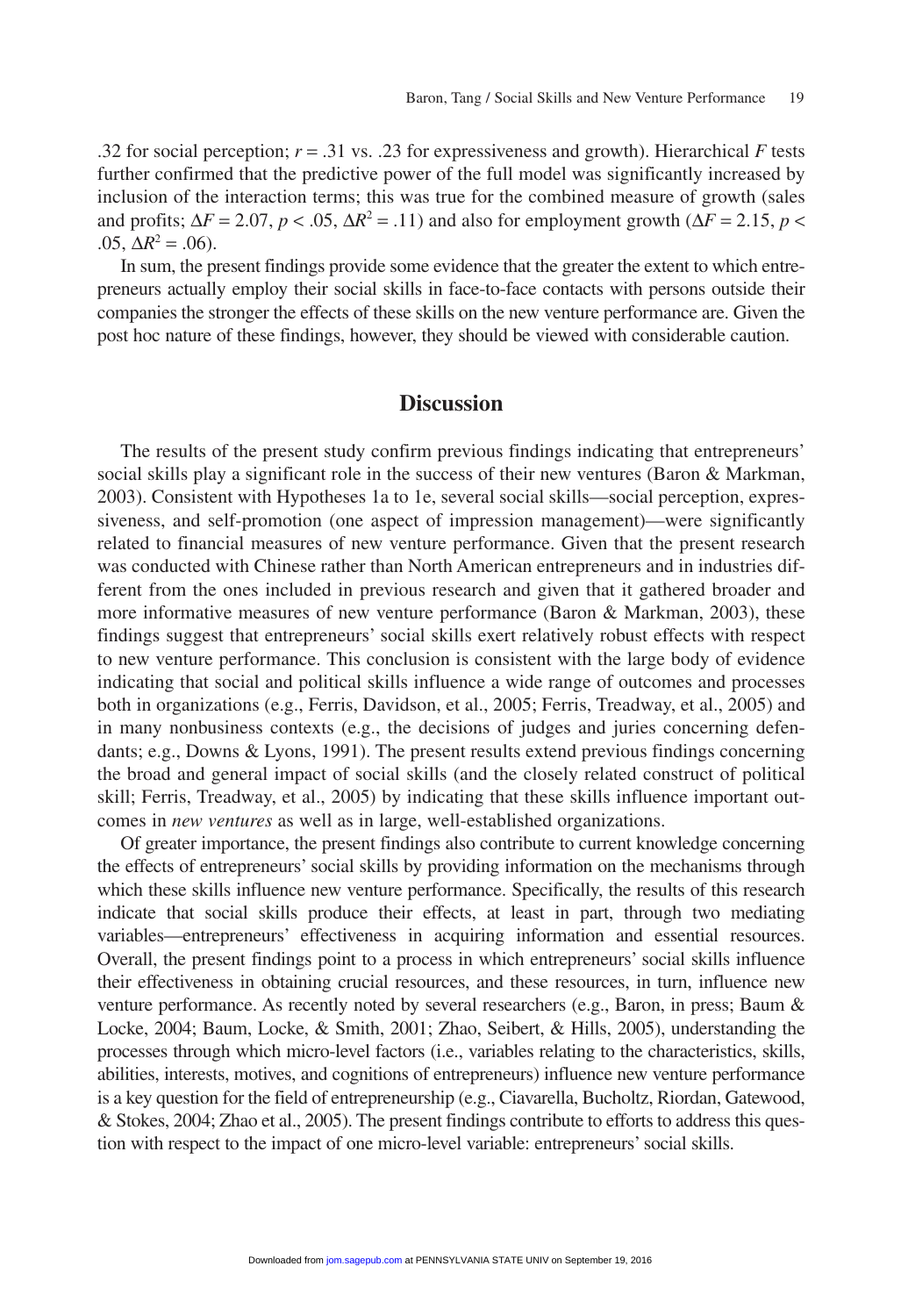Results also offer support for several predictions concerning the potential role of the two mediating variables with respect to specific social skills. Consistent with Hypothesis 2b, the effects of skill at social perception were mediated by entrepreneurs' success in obtaining information. Similarly, there was support for Hypothesis 3a, which predicted that the effects of expressiveness would be mediated by entrepreneurs' success in securing essential resources. Because social adaptability and ingratiation were not significantly related to the measures of new venture performance, it was not possible to test Hypotheses 2a and 2c or Hypothesis 3b. Overall, however, findings do provide evidence for predictions suggesting that the effects of specific social skills are in fact mediated by different intervening processes.

## **Limitations and Implications for Future Research**

Before concluding, important limitations of the present research should be noted. First, the measures of social skills were based on self-reports by entrepreneurs. These measures have been validated in previous research in which individuals who knew entrepreneurs very well (family members, partners, etc.) rated them on the items used here. The ratings provided by these persons correlated highly with self-ratings by entrepreneurs, thus providing evidence for the validity of this self-report measure of self skills (Baron & Markman, 2003). However, in the absence of additional confirming evidence, the validity of this instrument remains somewhat uncertain. The fact that the present findings largely mirror those obtained in the past research suggests that that this measure may indeed be valid for diverse groups of entrepreneurs. However, this is an important issue that should be carefully examined in future research.

Second, because the present data were cross-sectional in nature, the issue of causality remains somewhat uncertain. Did social skills produce greater success, or, conversely, did success enhance social skills? It could be argued that success in operating a new venture might contribute to entrepreneurs' social skills in several ways—for instance, by enhancing their confidence and self-efficacy. Confident, self-assured individuals do indeed often make better impressions on others than do those who are lower on these dimensions. However, several points argue against this interpretation. First, several recent studies on the effects of social and political skills have employed longitudinal designs in which data on social (or political) skills were collected at one point in time and data on various dependent measures were collected at a later time (e.g., Hochwarter et al., 2007). In these studies, social skills have been found to be *predictive* of positive outcomes at later times. For instance, in one well-known study, Wayne and Liden (1995) collected data on subordinates' impression management behavior and then, 6 months later, measured supervisors' ratings of the subordinates' performance. Impression management behavior was indeed a significant predictor of these later supervisor evaluations. Similar results have been found in several recent studies focused on other social skills (e.g., Ferris, Treadway, et al., 2005), so it appears that in many business contexts social skills do indeed predict—and presumably contribute to—a wide range of positive outcomes. Research on the effects of social skills in the legal system has yielded similar findings. Specifically, individuals high in social skills have been found to receive more favorable outcomes (fewer guilty verdicts, lighter sentences and fines) than persons lower in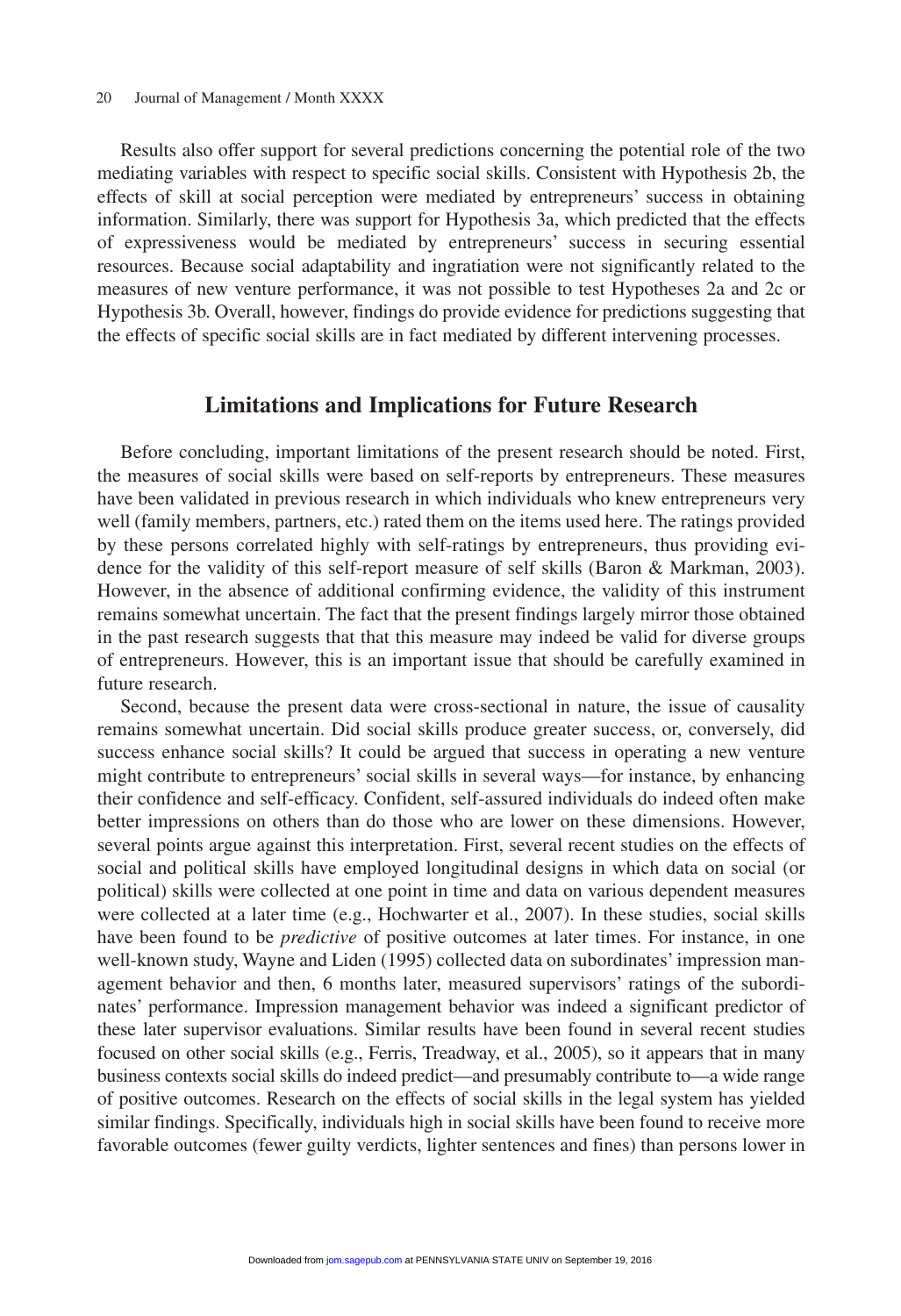social skills at the end of trials (e.g., Downs & Lyons, 1991). Clearly, in such research, social skills influenced the outcomes individuals experienced rather than vice versa. Together, these findings suggest that in the domain of entrepreneurship, too, social skills may generate, rather than be the result of, new venture success.

In addition, and closely related to the preceding point, existing evidence indicates that social skills are quite stable over time (e.g., Bond & DePaulo, 2006; Riggio, 1986; Treadway, Ferris, Duke, Adams, & Thatcher, 2007). In one sense, this is hardly surprising. Although social and political skills are indeed *skills*, and hence are open to modification through training or other interventions, they have been practiced by individuals for decades, and across countless social relationships, by the time such skills are measured in adulthood. The average age of the entrepreneurs in the present study was 37.46 years, so these individuals had developed their current social skills over several decades of life experience. Because these entrepreneurs were not exposed to any systematic efforts to alter their social skills (e.g., Nitezel, Speltz, McCauley, & Bernstein, 1998), it seems reasonable to suggest that their social skills would be quite stable by the time of the study and, therefore, were highly similar at the time they founded their new ventures and the time at which these skills were measured in the present research. In the absence of direct confirming data, however, this suggestion must be carefully confirmed in further research.

Second, two of the social skills found to exert significant effects on new venture performance in the present research (social perception, self-promotion) are ones that would not necessarily be enhanced by business success. With respect to social perception, it seems possible that highly successful individuals tend to reduce their attention to others because it is *they* (the successful entrepreneurs) who command attention from the people around them rather than vice versa. Thus, success might actually tend to reduce rather than enhance skill at social perception. Similarly, self-promotion is a tactic of impression management individuals tend to use when they wish to magnify their past accomplishments. Successful entrepreneurs might experience less need to engage in this tactic because their actual success produces positive impressions in others.

Together, these points offer support for the suggestion that entrepreneurs' social skills contribute to the success of their new ventures rather than vice versa. However, only further research employing longitudinal procedures can fully resolve this issue.

Despite these limitations, the present results appear to offer several useful contributions. First, they confirm and extend previous findings suggesting that entrepreneurs' social skills are significantly related to the financial performance of new ventures. Particularly, because our research was conducted in China, our findings suggest that entrepreneurs' social skills may enhance new venture performance because social skills play an important role in entrepreneurs' success in building, maintaining, and growing guanxi networks. Future research is needed to further explore how social skills influence guanxi networks—both the professional networks and the networks with government officials and regulators. Second, and of central importance, they shed new light on the mechanisms that underlie such effects—the processes through which entrepreneurs' social skills influence the success of their new ventures. Third, they help indicate the boundaries of such effects, suggesting that entrepreneurs' social skills are more important in certain industries—ones in which entrepreneurs have many opportunities to actually use these skills—than in others, which provide fewer opportunities for the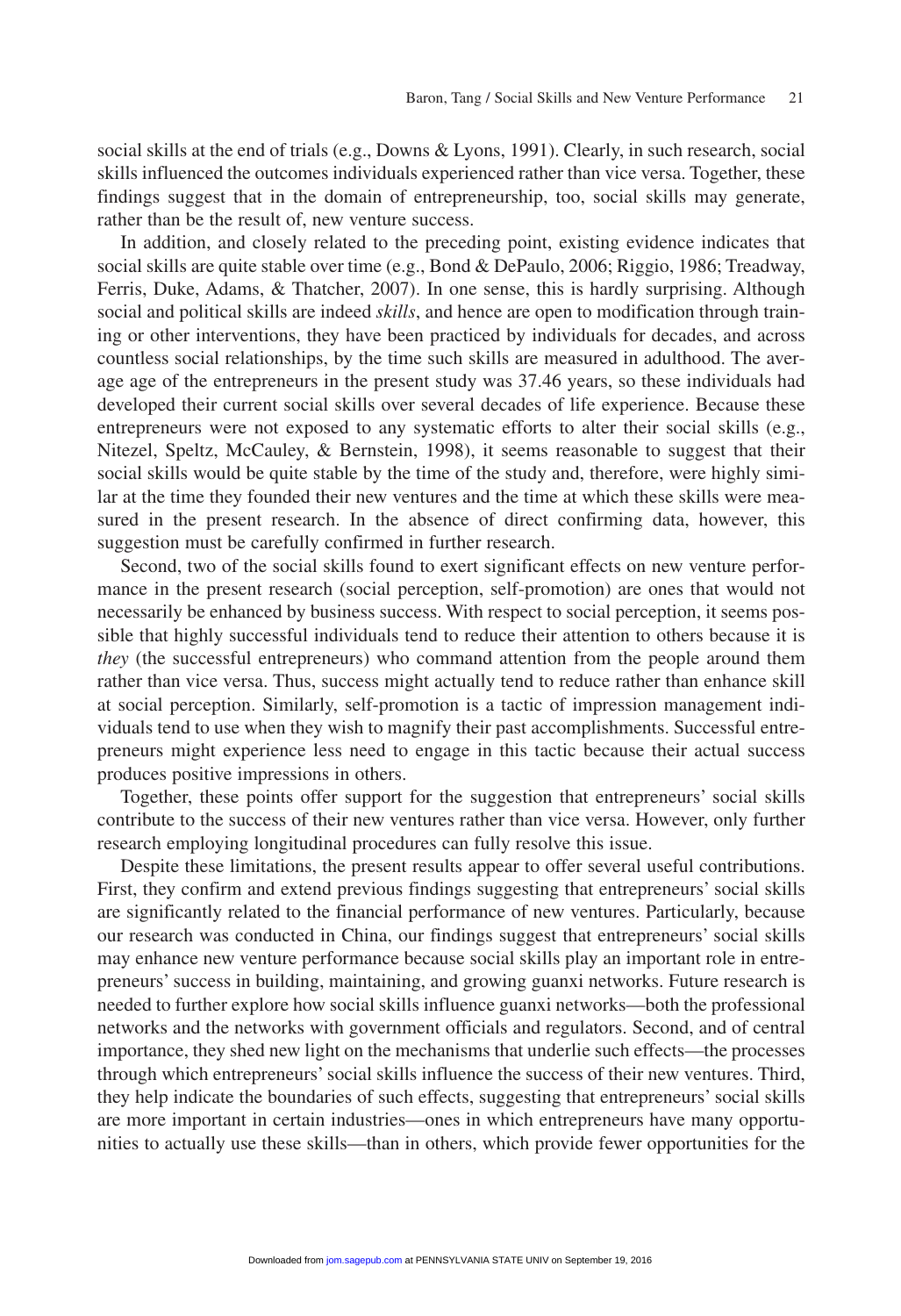actual use of social skills. Finally, the present findings offer practical implications for entrepreneurs and entrepreneurial training. Because social skills can be enhanced through specific forms of training (e.g., Gresham & Elliott, 1993), such interventions (e.g., provided in courses and workshops) may well assist current and nascent entrepreneurs in their efforts to launch and run new ventures.

To conclude, the findings of this research suggest that in the complex process of conceiving, launching, and running new ventures, entrepreneurs' social skills—their ability to get along well with others—truly matter, just as such skills matter in many other contexts. As a result, entrepreneurs who possess or enhance these skills may enjoy a considerable advantage over those who do not in their efforts to convert their dreams, ideas, and visions into functioning, profitable companies.

# **References**

- Ahearn, K. K., Ferris, G. R., Hochwarter, W. A., Douglas, C., & Ammeter, A. P. 2004. Leader political skill and team performance*. Journal of Management*, 30: 309-327.
- Amason, A. C., Shrader, R. C., & Tompson, G. H. 2006. Newness and novelty: Relating top management team composition to new venture performance. *Journal of Business Venturing*, 21: 125-148.
- Baron, R. A. 2006a. Entrepreneurship: A Process perspective. In J. R. Baum, M. Frese, & R. A. Baron (Eds.), *The psychology of entrepreneurship*: 19-40. Mahwah, NJ: Lawrence Erlbaum.
- Baron, R. A. 2006b. Opportunity recognition as pattern recognition: How entrepreneurs "connect the dots" to identify new business opportunities. *Academy of Management Perspectives*, 20: 104-119.
- Baron, R. A. in press. Behavioral and cognitive factors in entrepreneurship: Entrepreneurs as the active element in new venture creation. *Strategic Entrepreneurship Journal.*
- Baron, R. M., & Kenny, D. A. 1986. The moderator–mediator variable distinction in social psychological research: Conceptual, strategic, and statistical considerations. *Journal of Personality and Social Psychology*, 51: 1173-1182.
- Baron, R. A., & Markman, G. D. 2000. Beyond social capital: The role of social skills in entrepreneurs' success. *Academy of Management Executive*, 14: 106-116.
- Baron, R. A., & Markman, G. D. 2003. Beyond social capital: The role of entrepreneurs' social competence in their financial success. *Journal of Business Venturing*, 18: 41-60.
- Baum, J. R., & Locke, E. A. 2004. The relationship of entrepreneurial traits, skill, and motivation to subsequent venture growth. *Journal of Applied Psychology*, 89: 587-598.
- Baum, J. R., Locke, E. A., & Smith, K. G. 2001. A multidimensional model of venture growth. *Academy of Management Journal*, 44: 292-303.
- Belliveau, M. A., O'Reilly, C. A., III, & Wade, B. 1995. Social capital at the top: Effects of social similarity and status on CEO compensation. *Academy of Management Journal*, 39: 1568-1593.
- Bolino, M. C., & Turnley, W. H. 1999. Measuring impression management in organizations: A scale development based on the Jones and Pittman taxonomy. *Organizational Research Methods*, 2: 187-206.
- Bond, C. F., Jr., & DePaulo, B. M. 2006. Accuracy of deception judgments. *Personality and Social Psychology Review*, 10: 214-234.
- Brislin, R. W. 1980. Translation and content analysis of oral and written materials. In H. Triandis & J. Berry (Eds.), *Handbook of cross-cultural psychology* (Vol. 2): 389-444. Boston: Allyn & Bacon.
- Chandler, G., & Hanks, S. 1993. Measuring the performance of emerging businesses: A validation study. *Journal of Business Venturing*, 8: 391-408.
- Cialdini, R. B. 2000. *Influence: Science and practice* (4th ed.). Boston: Allyn & Bacon.
- Ciavarella, M. A., Bucholtz, A. K., Riordan, C. M., Gatewood, R. D., & Stokes, G. S. 2004. The Big Five and venture success: Is there a linkage? *Journal of Business Venturing*, 19: 465-483.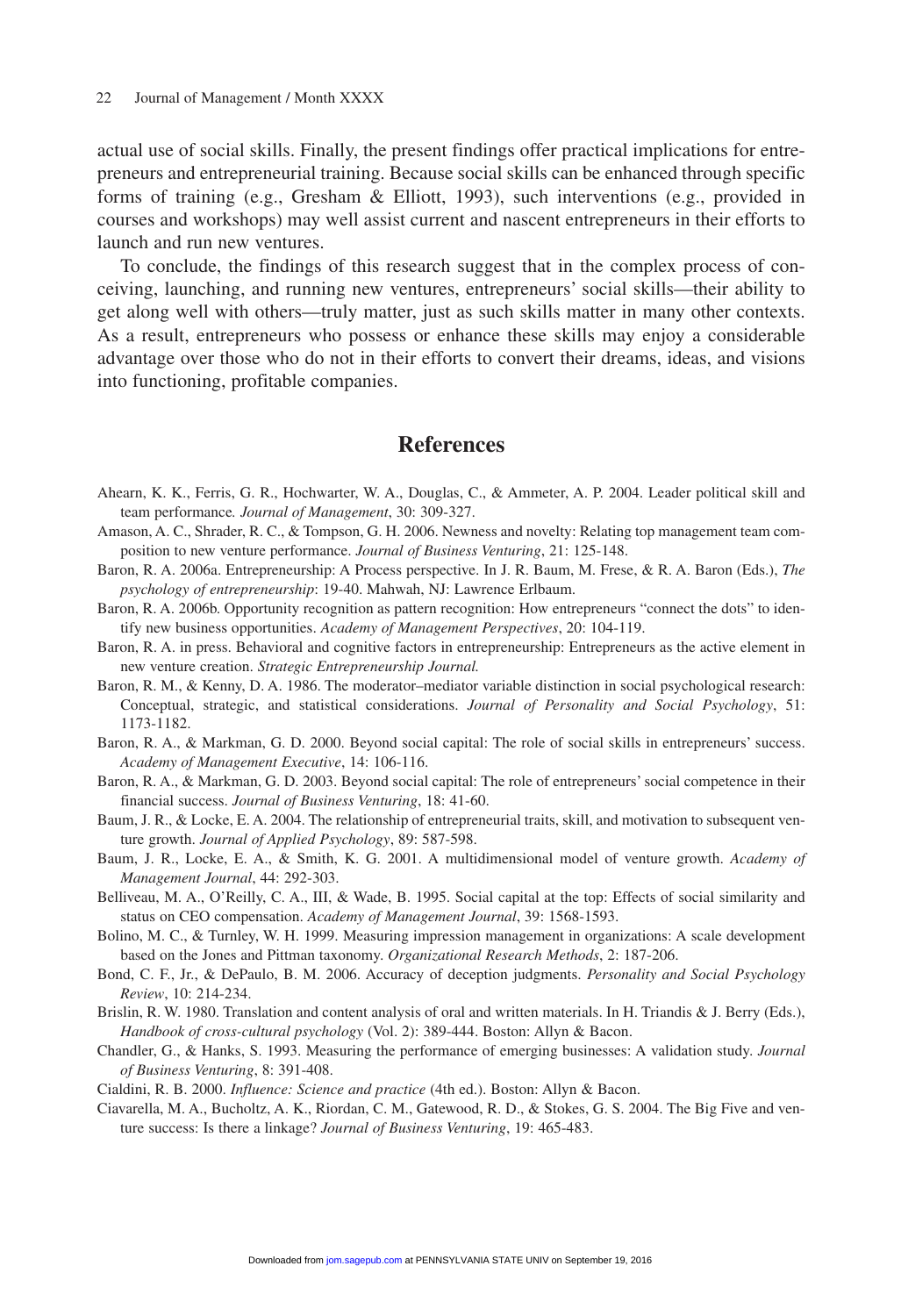- Covin, J. G., Green, K. M., & Slevin, D. P. 2006. Strategic process effects on the entrepreneurial orientation–sales growth rate relationship. *Entrepreneurship Theory and Practice*, 30: 57-81.
- Covin, J. G., Slevin, D. P., & Heeley, M. B. 1999. Pioneers and followers: Competitive tactics, environment, and firm growth. *Journal of Business Venturing*, 15: 175-210.
- Davidsson, P., & Wiklund, J. 2000. Conceptual and empirical challenges in the study of firm growth. In D. Sexton & H. Landstrom (Eds.), *The Blackwell handbook of entrepreneurship*: 26-44. Oxford, UK: Blackwell Business.
- Delmar, F. 1997. Measuring growth: Methodological considerations and empirical results. In R. Donkels & A. Miettinen (Eds.), *Entrepreneurship and SME research: On its way to the millennium*: 190-216. Aldershot, UK: Ashgate.
- Diener, E., & Seligman, M. E. P. 2002. Very happy people. *Psychological Science*, 13: 81-84.
- Downs, A. C., & Lyons, P. M. 1991. Natural observations of the links between attractiveness and initial legal judgments. *Personality and Social Psychology Bulletin*, 17: 541-547.
- Ferris, G. R., Davidson, S. L., & Perrewé, P. L. 2005. *Political skill at work: Impact on work effectiveness*. Mountain View, CA: Davies-Black.
- Ferris, G. R., Treadway, D. C., Kolodinsky, R. W., Hochwarter, W. A., & Kacmar, C. J. 2005. Development and validation of the political skill inventory. *Journal of Management*, 31: 126-152.
- Ferris, G. R., Witt, L. A., & Hochwarter, W. A. 2001. Interaction of social skills and general mental ability on job performance and salary. *Journal of Applied Psychology,* 86: 1075-1082.
- Florin, J., Lubatkin, M., & Schulze, W. 2003. A social capital model of high-growth ventures. *Academy of Management Journal*, 46: 374-384.
- Greer, C. R., & Ireland, T. C. 1992. Organizational and financial correlates of a "contrarian" human resource investment strategy. *Academy of Management Journal*, 35: 956-984.
- Gresham, F., & Elliott, S. 1993. *Social skills intervention guide: Systematic approaches to social skills training.* Binghamton, NY: Haworth.
- Hair, J. F., Anderson, R. E., Tatham, R. L., & Black, W. 1998. *Multivariate data analysis* (5th ed.). Upper Saddle River, NJ: Prentice Hall.
- Harris, K. J., Kacmar, K. M., Zivnuska, S., & Shaw, J. D. 2007. The impact of political skill on impression management effectiveness. *Journal of Applied Psychology*, 27: 278-285.
- Hochwarter, W. A., Ferris, G. R., Gavin, M. B., Perrewe, P. L., Hall, A. T., & Frink, D. D. 2007. Political skill as neutralizer of felt accountability–job tension effects on job performance ratings: A longitudinal investigation. *Organizational Behavior and Human Decision Processes*, 102: 226-239.
- Hochwarter, W. A., Witt, L. A., Treadway, D. C., & Ferris, G. R. 2006. The interaction of social skill and organizational support on job performance. *Journal of Applied Psychology*, 91: 482-489.
- Ireland, R. D., Hitt, M. A., & Sirmon, D. G. 2003. A model of strategic entrepreneurship: The construct and its dimensions. *Journal of Management*, 29: 963-989.
- Kacmar, K. M., Carlson, D. S., & Bratton, V. K. (2003). Situational and dispositional factors as antecedents of ingratiatory behaviors in organizational settings. *Journal of Vocational Behavior,* 65: 309-331.
- Kacmar, K. M., Delery, J. E., & Ferris, G. R. 1992. Differential effectiveness of applicant impression management tactics on employment interview decisions. *Journal of Applied Social Psychology*, 22: 1250-1272.
- Lewicki, R. J., Saunders, D. M., & Barry, M. 2005. *Negotiation*. New York: McGraw-Hill/Irwin.
- Lewicki, R. J., & Wiethoff, C. (2000). Trust, trust development, and trust repair. In M. Deutsch & P. T. Coleman (Eds.)., *The handbook of conflict resolution*: 86-107. San Francisco: Jossey-Bass.
- Luo, Y. 2003. Industrial dynamics and managerial networking in an emerging market: The case of China. *Strategic Management Journal*, 24: 1315-1327.
- MacKinnon, D. P., & Dwyer, J. H. 1993. Estimating mediated effects in prevention studies. *Evaluation Review*, 17: 144-158.
- Nitezel, M. T., Speltz, M. L., McCauley, E. J., & Bernstein, D. A. 1998. *Abnormal psychology*. Boston: Allyn & Bacon.
- Nunnally, J. C. 1978. *Psychometric theory* (2nd ed.). New York: McGraw-Hill.
- Ozgen, E., & Baron, R. A. 2007. Social sources of information in opportunity recognition: Effects of mentors, industry networks, and professional forums. *Journal of Business Venturing*, 22: 174-192.
- Park, S. H., & Luo, Y. 2001. Guanxi and organizational dynamics: Organizational networking in Chinese firms. *Strategic Management Journal*, 22: 455-477.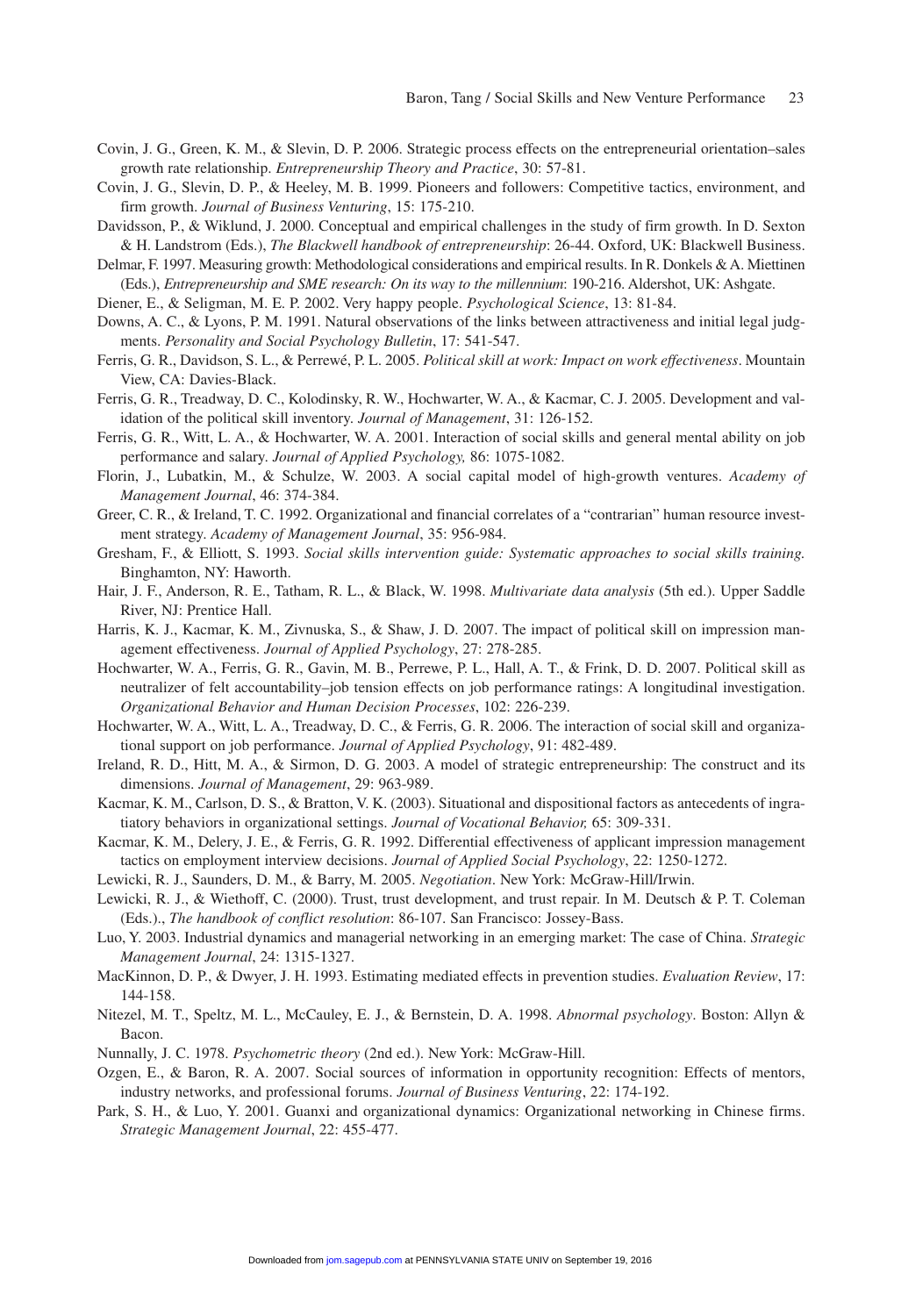Peng, M. W. 2003. Institutional transitions and strategic choice. *Academy of Management Review,* 28: 275-286.

- Peng, M. W., & Luo, Y. 2000. Managerial ties and firm performance in a transition economy: The nature of a micro–macro link. *Academy of Management Journal,* 43: 486-501.
- Pfeffer, J. 1992. *Managing with power: Politics and influence in organizations*. Boston: Harvard Business School Press.
- Pfeffer, J., & Salancik, G. R. 1978. *The external control of organizations: A resource dependence perspective.* New York: Harper & Row.
- Podsakoff, P. M., MacKenzie, S. B., Lee, J., & Podsakoff, N. P. 2003. Common method biases in behavioral research: A critical review of the literature and recommended remedies. *Journal of Applied Psychology*, 88: 879-903.
- Rauch, W., Frese, M., & Utsch, A. 2005. Effects of human capital and long-term human resources development and utilization on employment growth of small-scale businesses: A causal analysis. *Entrepreneurship Theory and Practice*, 29: 681-698.
- Riggio, R. E. 1986. Assessment of basic social skills. *Journal of Personality and Social Psychology*, 51: 649-660.
- Riggio, R. E., & Riggio, H. R 2001. Self-report measurement of interpersonal sensitivity. In J. A. Hall & F. J. Bernieri (Eds.)., *Interpersonal sensitivity: Theory and measurement*: 127-142. Mahwah, NJ: Lawrence Erlbaum.
- Riggio, R. E., & Throckmorton, B. 1988. The relative effects of verbal and nonverbal behavior, appearance, and social skills on valuations made in hiring interviews. *Journal of Applied Psychology*, 18: 331-348.
- Robbins, T. L., & DeNisi, A. S. 1994. A closer look at interpersonal affect as a distinct influence on cognitive processing in performance evaluations. *Journal of Applied Psychology*, 79: 341-353.
- Sarasvathy, S., Simon, H., & Lave, L. 1998. Perceiving and managing business risks: Differences between entrepreneurs and bankers. *Journal of Economic Behavior and Organization*, 33: 207-225.
- Schultz, M. 2001. The uncertain relevance of newness: Organizational learning and information flows. *Academy of Management Journal*, 44: 661-681.
- Sedikides, C., & Gregg, A. P. 2003. Portraits of the self. In M. A. Hogg & J. Cooper (Eds.), *The Sage handbook of social psychology*: 110-138. Thousand Oaks, CA: Sage.
- Seibert, S. E., Kraimer, M. L., & Liden, R. C. in press. A social capital theory of career success. *Academy of Management Journal.*
- Semadar, A., Robins, G., & Ferris, G. R. 2006. Comparing the effects of multiple social effectiveness constructs on managerial performance. *Journal of Organizational Behavior*, 27: 443-461.
- Shane, S. 2000. Prior knowledge and the discovery of entrepreneurial opportunities. *Organization Science*, 11: 448-469.
- Shane, S. 2003. *A general theory of entrepreneurship*. Northampton, MA: Edward Elgar.
- Shane, S., & Venkataraman, S. 2000. The promise of entrepreneurship as a field of research. *Academy of Management Review*, 25: 217-226.
- Singh, R. 2000. *Entrepreneurial opportunity recognition through social networks*. New York: Garland.
- Sobel, M. E. 1982. Asymptotic confidence intervals for indirect effects in structural equations models. In S. Leinhart (Ed.), *Sociological methodology 1982*: 290-312. San Francisco: Jossey-Bass.
- Tan, J., & Tan, D. 2004. Environment-strategy co-evolution and co-alignment: A staged model of Chinese SOEs under transition. *Strategic Management Journal*, 26: 141-157.
- Treadway, D. C., Ferris, G. R., Duke, A. B., Adams, G. L., & Thatcher, J. B. 2007. The moderating role of subordinate political skill on supervisors' impressions of subordinate ingratiation and ratings of subordinate interpersonal facilitation. *Journal of Applied Psychology*, 92: 848-855.
- Vandenberg, R. J., & Lance, C. E. 2000. A review and synthesis of the measurement invariance literature: Suggestions, practices, and recommendations for organizational research. *Organizational Research Methods*, 3: 4-69.
- Walter, A., Auer, M., & Ritter, T. 2006. The impact of network capabilities and entrepreneurial orientation on university spin-off performance*. Journal of Business Venturing*, 21: 541-567.
- Wayne, S. J., & Liden, R. C. 1995. Effects of impression management on performance effects of impression management on performance ratings: A longitudinal study. *Academy of Management Journal*, 38: 232-260.
- Wayne, S. J., Liden, R. C., Graf, I. K., & Ferris, G. R. 1997. The role of upward influence tactics in human resource decisions. *Personnel Psychology*, 50: 979-1006.